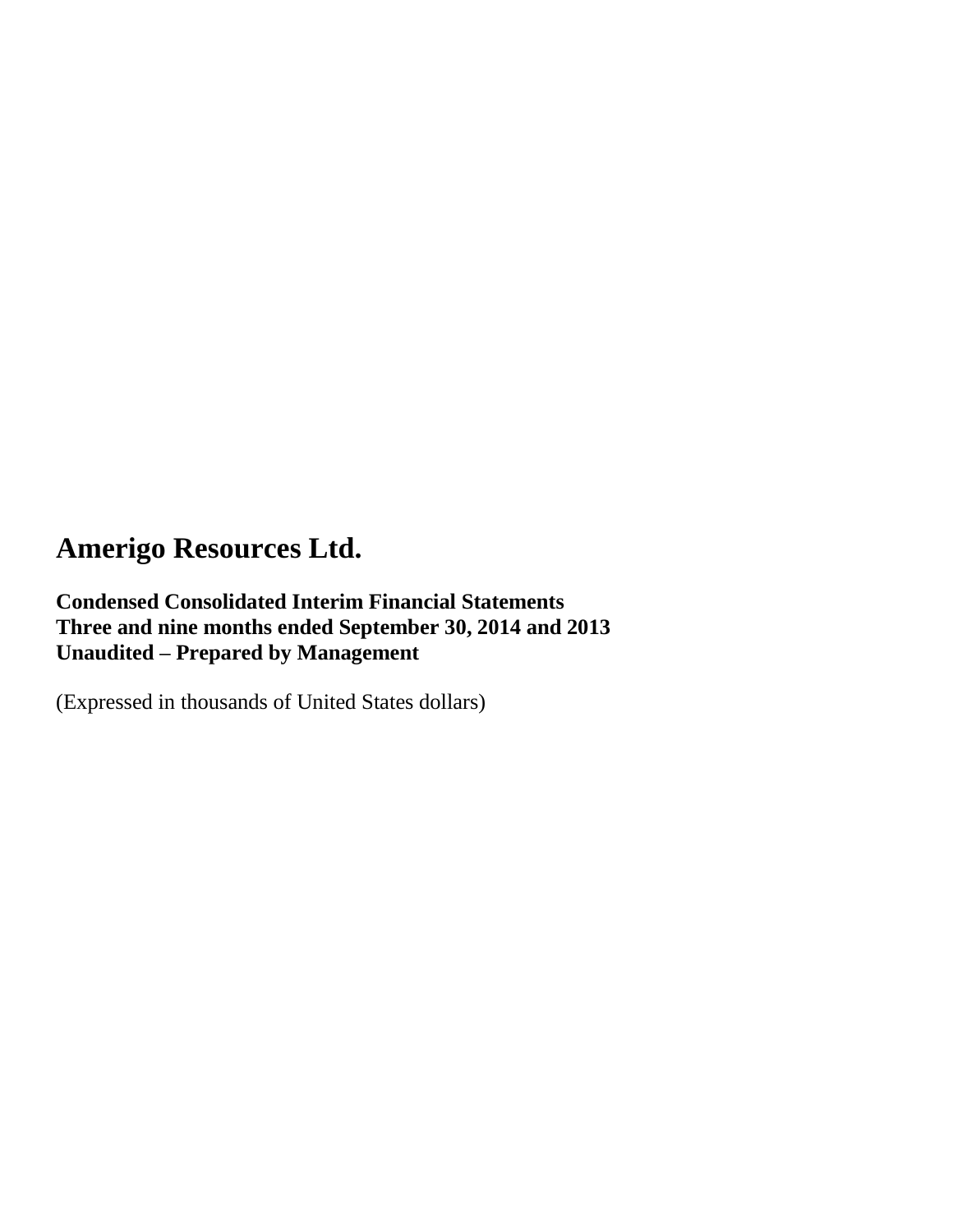Condensed Consolidated Interim Statements of Financial Position - Unaudited

### (expressed in thousands of United States dollars)

| 2014<br>2013<br><b>Notes</b><br>\$<br>\$<br><b>Assets</b><br><b>Current assets</b><br>10,203<br>13,148<br>Cash and cash equivalents<br>10,320<br>13,035<br>Trade and other receivables<br>450<br>319<br>Prepaid expenses<br>Inventories<br>$\mathfrak s$<br>8,804<br>11,481<br>29,777<br>37,983<br><b>Non-current assets</b><br>3,207<br>6<br>2,570<br>Investments<br>$\tau$<br>21,375<br>Exploration and evaluation assets<br>128,211<br>116,601<br>8<br>Property, plant and equipment<br>9<br>5,442<br>5,903<br>Intangible assets<br>1,084<br>1,040<br>Other non-current assets<br>167,084<br><b>Total assets</b><br><b>Liabilities</b><br><b>Current liabilities</b><br>12,402<br>20,493<br>Trade and other payables<br>$\overline{2}$<br>13,142<br>10,443<br>El Teniente royalties payable<br>338<br>721<br>Current income tax liabilities<br>842<br>655<br>3, 11<br>Royalties to related parties<br>24,025<br>35,011<br><b>Non-current liabilities</b><br>3<br>3,611<br>1,309<br>Severance provisions<br>4,224<br>Royalties to related parties<br>3, 11<br>11,042<br>7,295<br>Asset retirement obligation<br>3<br>3<br>20,878<br>14,229<br>Deferred income tax liability<br>Other non-current liabilities<br>104<br>57,358<br>64,370<br><b>Total liabilities</b><br>12<br><b>Equity</b><br>78,057<br>77,514<br><b>Share Capital</b><br>7,033<br>6,577<br>Other reserves<br>27,071<br>39,475<br>Retained earnings<br>Accumulated other comprehensive loss<br>(2, 435)<br>(1,827)<br>Total equity<br>109,726<br>121,739<br><b>Total equity and liabilities</b><br>167,084<br>186,109<br><b>Commitments</b><br>16 |  | December 31,  |  |
|---------------------------------------------------------------------------------------------------------------------------------------------------------------------------------------------------------------------------------------------------------------------------------------------------------------------------------------------------------------------------------------------------------------------------------------------------------------------------------------------------------------------------------------------------------------------------------------------------------------------------------------------------------------------------------------------------------------------------------------------------------------------------------------------------------------------------------------------------------------------------------------------------------------------------------------------------------------------------------------------------------------------------------------------------------------------------------------------------------------------------------------------------------------------------------------------------------------------------------------------------------------------------------------------------------------------------------------------------------------------------------------------------------------------------------------------------------------------------------------------------------------------------------------------------------------------------------------------------------------------|--|---------------|--|
| 186,109                                                                                                                                                                                                                                                                                                                                                                                                                                                                                                                                                                                                                                                                                                                                                                                                                                                                                                                                                                                                                                                                                                                                                                                                                                                                                                                                                                                                                                                                                                                                                                                                             |  | September 30, |  |
|                                                                                                                                                                                                                                                                                                                                                                                                                                                                                                                                                                                                                                                                                                                                                                                                                                                                                                                                                                                                                                                                                                                                                                                                                                                                                                                                                                                                                                                                                                                                                                                                                     |  |               |  |
|                                                                                                                                                                                                                                                                                                                                                                                                                                                                                                                                                                                                                                                                                                                                                                                                                                                                                                                                                                                                                                                                                                                                                                                                                                                                                                                                                                                                                                                                                                                                                                                                                     |  |               |  |
|                                                                                                                                                                                                                                                                                                                                                                                                                                                                                                                                                                                                                                                                                                                                                                                                                                                                                                                                                                                                                                                                                                                                                                                                                                                                                                                                                                                                                                                                                                                                                                                                                     |  |               |  |
|                                                                                                                                                                                                                                                                                                                                                                                                                                                                                                                                                                                                                                                                                                                                                                                                                                                                                                                                                                                                                                                                                                                                                                                                                                                                                                                                                                                                                                                                                                                                                                                                                     |  |               |  |
|                                                                                                                                                                                                                                                                                                                                                                                                                                                                                                                                                                                                                                                                                                                                                                                                                                                                                                                                                                                                                                                                                                                                                                                                                                                                                                                                                                                                                                                                                                                                                                                                                     |  |               |  |
|                                                                                                                                                                                                                                                                                                                                                                                                                                                                                                                                                                                                                                                                                                                                                                                                                                                                                                                                                                                                                                                                                                                                                                                                                                                                                                                                                                                                                                                                                                                                                                                                                     |  |               |  |
|                                                                                                                                                                                                                                                                                                                                                                                                                                                                                                                                                                                                                                                                                                                                                                                                                                                                                                                                                                                                                                                                                                                                                                                                                                                                                                                                                                                                                                                                                                                                                                                                                     |  |               |  |
|                                                                                                                                                                                                                                                                                                                                                                                                                                                                                                                                                                                                                                                                                                                                                                                                                                                                                                                                                                                                                                                                                                                                                                                                                                                                                                                                                                                                                                                                                                                                                                                                                     |  |               |  |
|                                                                                                                                                                                                                                                                                                                                                                                                                                                                                                                                                                                                                                                                                                                                                                                                                                                                                                                                                                                                                                                                                                                                                                                                                                                                                                                                                                                                                                                                                                                                                                                                                     |  |               |  |
|                                                                                                                                                                                                                                                                                                                                                                                                                                                                                                                                                                                                                                                                                                                                                                                                                                                                                                                                                                                                                                                                                                                                                                                                                                                                                                                                                                                                                                                                                                                                                                                                                     |  |               |  |
|                                                                                                                                                                                                                                                                                                                                                                                                                                                                                                                                                                                                                                                                                                                                                                                                                                                                                                                                                                                                                                                                                                                                                                                                                                                                                                                                                                                                                                                                                                                                                                                                                     |  |               |  |
|                                                                                                                                                                                                                                                                                                                                                                                                                                                                                                                                                                                                                                                                                                                                                                                                                                                                                                                                                                                                                                                                                                                                                                                                                                                                                                                                                                                                                                                                                                                                                                                                                     |  |               |  |
|                                                                                                                                                                                                                                                                                                                                                                                                                                                                                                                                                                                                                                                                                                                                                                                                                                                                                                                                                                                                                                                                                                                                                                                                                                                                                                                                                                                                                                                                                                                                                                                                                     |  |               |  |
|                                                                                                                                                                                                                                                                                                                                                                                                                                                                                                                                                                                                                                                                                                                                                                                                                                                                                                                                                                                                                                                                                                                                                                                                                                                                                                                                                                                                                                                                                                                                                                                                                     |  |               |  |
|                                                                                                                                                                                                                                                                                                                                                                                                                                                                                                                                                                                                                                                                                                                                                                                                                                                                                                                                                                                                                                                                                                                                                                                                                                                                                                                                                                                                                                                                                                                                                                                                                     |  |               |  |
|                                                                                                                                                                                                                                                                                                                                                                                                                                                                                                                                                                                                                                                                                                                                                                                                                                                                                                                                                                                                                                                                                                                                                                                                                                                                                                                                                                                                                                                                                                                                                                                                                     |  |               |  |
|                                                                                                                                                                                                                                                                                                                                                                                                                                                                                                                                                                                                                                                                                                                                                                                                                                                                                                                                                                                                                                                                                                                                                                                                                                                                                                                                                                                                                                                                                                                                                                                                                     |  |               |  |
|                                                                                                                                                                                                                                                                                                                                                                                                                                                                                                                                                                                                                                                                                                                                                                                                                                                                                                                                                                                                                                                                                                                                                                                                                                                                                                                                                                                                                                                                                                                                                                                                                     |  |               |  |
|                                                                                                                                                                                                                                                                                                                                                                                                                                                                                                                                                                                                                                                                                                                                                                                                                                                                                                                                                                                                                                                                                                                                                                                                                                                                                                                                                                                                                                                                                                                                                                                                                     |  |               |  |
|                                                                                                                                                                                                                                                                                                                                                                                                                                                                                                                                                                                                                                                                                                                                                                                                                                                                                                                                                                                                                                                                                                                                                                                                                                                                                                                                                                                                                                                                                                                                                                                                                     |  |               |  |
|                                                                                                                                                                                                                                                                                                                                                                                                                                                                                                                                                                                                                                                                                                                                                                                                                                                                                                                                                                                                                                                                                                                                                                                                                                                                                                                                                                                                                                                                                                                                                                                                                     |  |               |  |
|                                                                                                                                                                                                                                                                                                                                                                                                                                                                                                                                                                                                                                                                                                                                                                                                                                                                                                                                                                                                                                                                                                                                                                                                                                                                                                                                                                                                                                                                                                                                                                                                                     |  |               |  |
|                                                                                                                                                                                                                                                                                                                                                                                                                                                                                                                                                                                                                                                                                                                                                                                                                                                                                                                                                                                                                                                                                                                                                                                                                                                                                                                                                                                                                                                                                                                                                                                                                     |  |               |  |
|                                                                                                                                                                                                                                                                                                                                                                                                                                                                                                                                                                                                                                                                                                                                                                                                                                                                                                                                                                                                                                                                                                                                                                                                                                                                                                                                                                                                                                                                                                                                                                                                                     |  |               |  |
|                                                                                                                                                                                                                                                                                                                                                                                                                                                                                                                                                                                                                                                                                                                                                                                                                                                                                                                                                                                                                                                                                                                                                                                                                                                                                                                                                                                                                                                                                                                                                                                                                     |  |               |  |
|                                                                                                                                                                                                                                                                                                                                                                                                                                                                                                                                                                                                                                                                                                                                                                                                                                                                                                                                                                                                                                                                                                                                                                                                                                                                                                                                                                                                                                                                                                                                                                                                                     |  |               |  |
|                                                                                                                                                                                                                                                                                                                                                                                                                                                                                                                                                                                                                                                                                                                                                                                                                                                                                                                                                                                                                                                                                                                                                                                                                                                                                                                                                                                                                                                                                                                                                                                                                     |  |               |  |
|                                                                                                                                                                                                                                                                                                                                                                                                                                                                                                                                                                                                                                                                                                                                                                                                                                                                                                                                                                                                                                                                                                                                                                                                                                                                                                                                                                                                                                                                                                                                                                                                                     |  |               |  |
|                                                                                                                                                                                                                                                                                                                                                                                                                                                                                                                                                                                                                                                                                                                                                                                                                                                                                                                                                                                                                                                                                                                                                                                                                                                                                                                                                                                                                                                                                                                                                                                                                     |  |               |  |
|                                                                                                                                                                                                                                                                                                                                                                                                                                                                                                                                                                                                                                                                                                                                                                                                                                                                                                                                                                                                                                                                                                                                                                                                                                                                                                                                                                                                                                                                                                                                                                                                                     |  |               |  |
|                                                                                                                                                                                                                                                                                                                                                                                                                                                                                                                                                                                                                                                                                                                                                                                                                                                                                                                                                                                                                                                                                                                                                                                                                                                                                                                                                                                                                                                                                                                                                                                                                     |  |               |  |
|                                                                                                                                                                                                                                                                                                                                                                                                                                                                                                                                                                                                                                                                                                                                                                                                                                                                                                                                                                                                                                                                                                                                                                                                                                                                                                                                                                                                                                                                                                                                                                                                                     |  |               |  |
|                                                                                                                                                                                                                                                                                                                                                                                                                                                                                                                                                                                                                                                                                                                                                                                                                                                                                                                                                                                                                                                                                                                                                                                                                                                                                                                                                                                                                                                                                                                                                                                                                     |  |               |  |
|                                                                                                                                                                                                                                                                                                                                                                                                                                                                                                                                                                                                                                                                                                                                                                                                                                                                                                                                                                                                                                                                                                                                                                                                                                                                                                                                                                                                                                                                                                                                                                                                                     |  |               |  |
|                                                                                                                                                                                                                                                                                                                                                                                                                                                                                                                                                                                                                                                                                                                                                                                                                                                                                                                                                                                                                                                                                                                                                                                                                                                                                                                                                                                                                                                                                                                                                                                                                     |  |               |  |
|                                                                                                                                                                                                                                                                                                                                                                                                                                                                                                                                                                                                                                                                                                                                                                                                                                                                                                                                                                                                                                                                                                                                                                                                                                                                                                                                                                                                                                                                                                                                                                                                                     |  |               |  |
|                                                                                                                                                                                                                                                                                                                                                                                                                                                                                                                                                                                                                                                                                                                                                                                                                                                                                                                                                                                                                                                                                                                                                                                                                                                                                                                                                                                                                                                                                                                                                                                                                     |  |               |  |

The accompanying notes are an integral part of these condensed consolidated interim financial statements.

| <b>Approved by the Board of Directors</b> |  |
|-------------------------------------------|--|
| "Robert Gayton"                           |  |
|                                           |  |

**Director** 

"George Ireland"<br>Director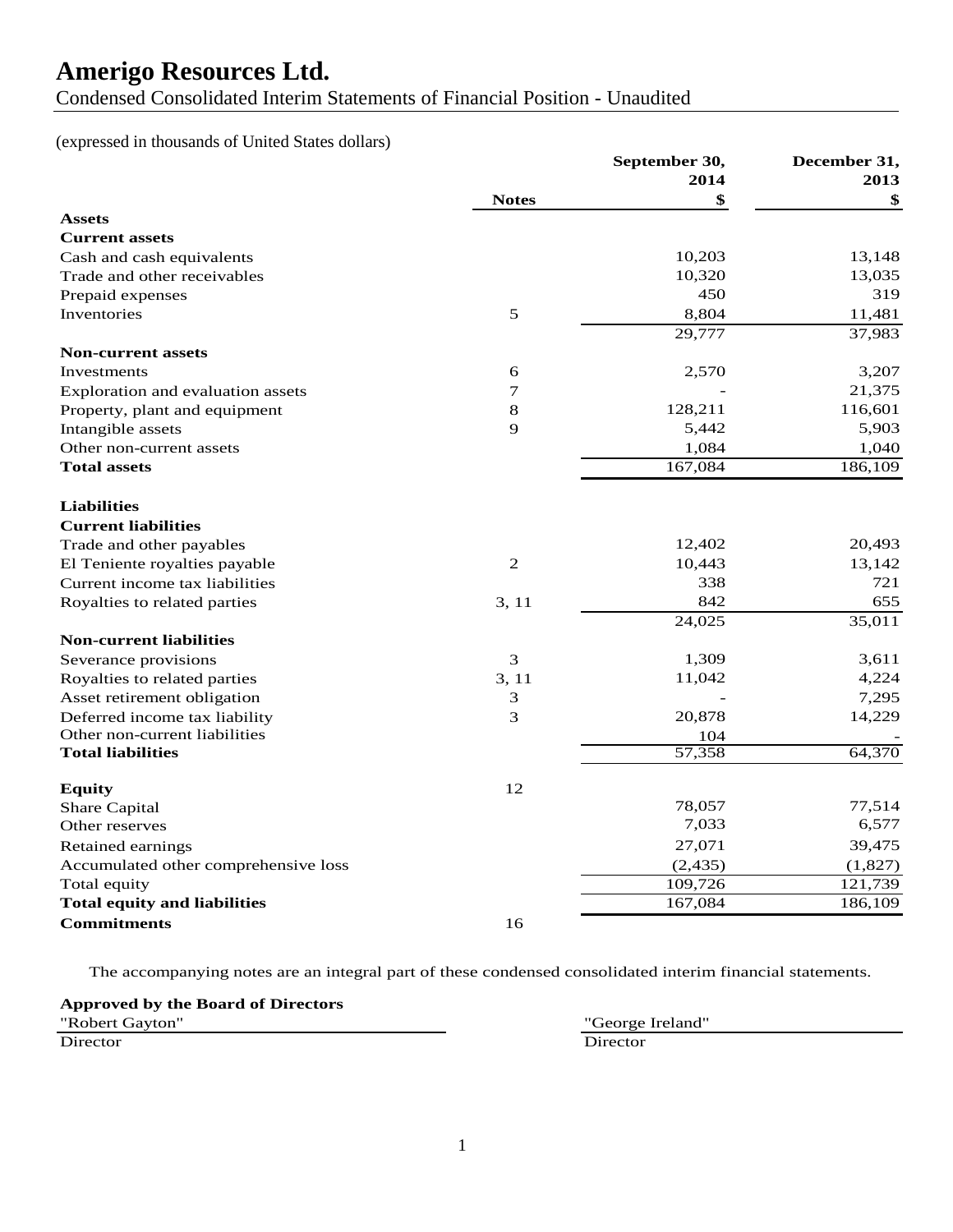Condensed Consolidated Interim Statements of Comprehensive (Loss) Income - Unaudited

### (expressed in thousands of United States dollars, except share and per share amounts)

|                                                                  |              | Three months ended<br>September 30, |             |             | Nine months ended<br>September 30, |  |
|------------------------------------------------------------------|--------------|-------------------------------------|-------------|-------------|------------------------------------|--|
|                                                                  | <b>Notes</b> | 2014                                | 2013        | 2014        | 2013                               |  |
|                                                                  |              | \$                                  | \$          | \$          | \$                                 |  |
| Revenue                                                          |              | 28,881                              | 31,950      | 88,576      | 106,557                            |  |
| <b>Cost of sales</b>                                             | 3, 4, 14     | 27,027                              | 30,202      | 84,860      | 99,442                             |  |
| Gross profit                                                     |              | 1,854                               | 1,748       | 3,716       | 7,115                              |  |
| Other (gains) expenses                                           |              |                                     |             |             |                                    |  |
| Loss from change in estimates                                    | 3, 4         |                                     |             | 8,066       |                                    |  |
| General and administration                                       | 14           | (15)                                | 720         | 2,307       | 1,906                              |  |
| Other (gains) expenses                                           | 14           | (99)                                | (487)       | (741)       | 206                                |  |
|                                                                  |              | (114)                               | 233         | 9.632       | 2,112                              |  |
| <b>Operating profit (loss)</b>                                   |              | 1.968                               | 1,515       | (5,916)     | 5,003                              |  |
| Finance (gain) expense                                           | 14           | (25)                                | 166         | 219         | 465                                |  |
|                                                                  |              | (25)                                | 166         | 219         | 465                                |  |
| Profit (loss) before tax                                         |              | 1,993                               | 1,349       | (6, 135)    | 4,538                              |  |
| Income tax expense                                               | 3, 4         | 5,718                               | 310         | 6,269       | 1,098                              |  |
| Net (loss) profit                                                |              | (3,725)                             | 1,039       | (12, 404)   | 3.440                              |  |
| Other comprehensive (loss) income, net of tax                    |              |                                     |             |             |                                    |  |
| Items that may be reclassified subsequently to net income (loss) |              |                                     |             |             |                                    |  |
| Severance provision                                              |              | (29)                                |             | (81)        |                                    |  |
| Cumulative translation adjustment                                |              | 153                                 | 634         | 110         | (5,994)                            |  |
| Unrealized (losses) gains on investments                         | 6            | (935)                               | 49          | (637)       | (1,025)                            |  |
| Other comprehensive (loss) income, net of tax                    |              | (811)                               | 683         | (608)       | (7,019)                            |  |
| Comprehensive (loss) income                                      |              | (4,536)                             | 1,722       | (13,012)    | (3,579)                            |  |
| Weghted average number of shares                                 |              |                                     |             |             |                                    |  |
| outstanding, basic                                               |              | 173,652,844                         | 172,290,344 | 173,094,611 | 172,290,344                        |  |
| Weighted average number of shares                                |              |                                     |             |             |                                    |  |
| outstanding, diluted                                             |              | 173,652,844                         | 172,954,630 | 173,094,611 | 173,494,048                        |  |
| (Loss) earnings per share                                        |              |                                     |             |             |                                    |  |
| Basic                                                            |              | (0.02)                              | 0.01        | (0.07)      | 0.02                               |  |
| Diluted                                                          |              | (0.02)                              | 0.01        | (0.07)      | 0.02                               |  |

The accompanying notes are an integral part of these condensed consolidated interim financial statements.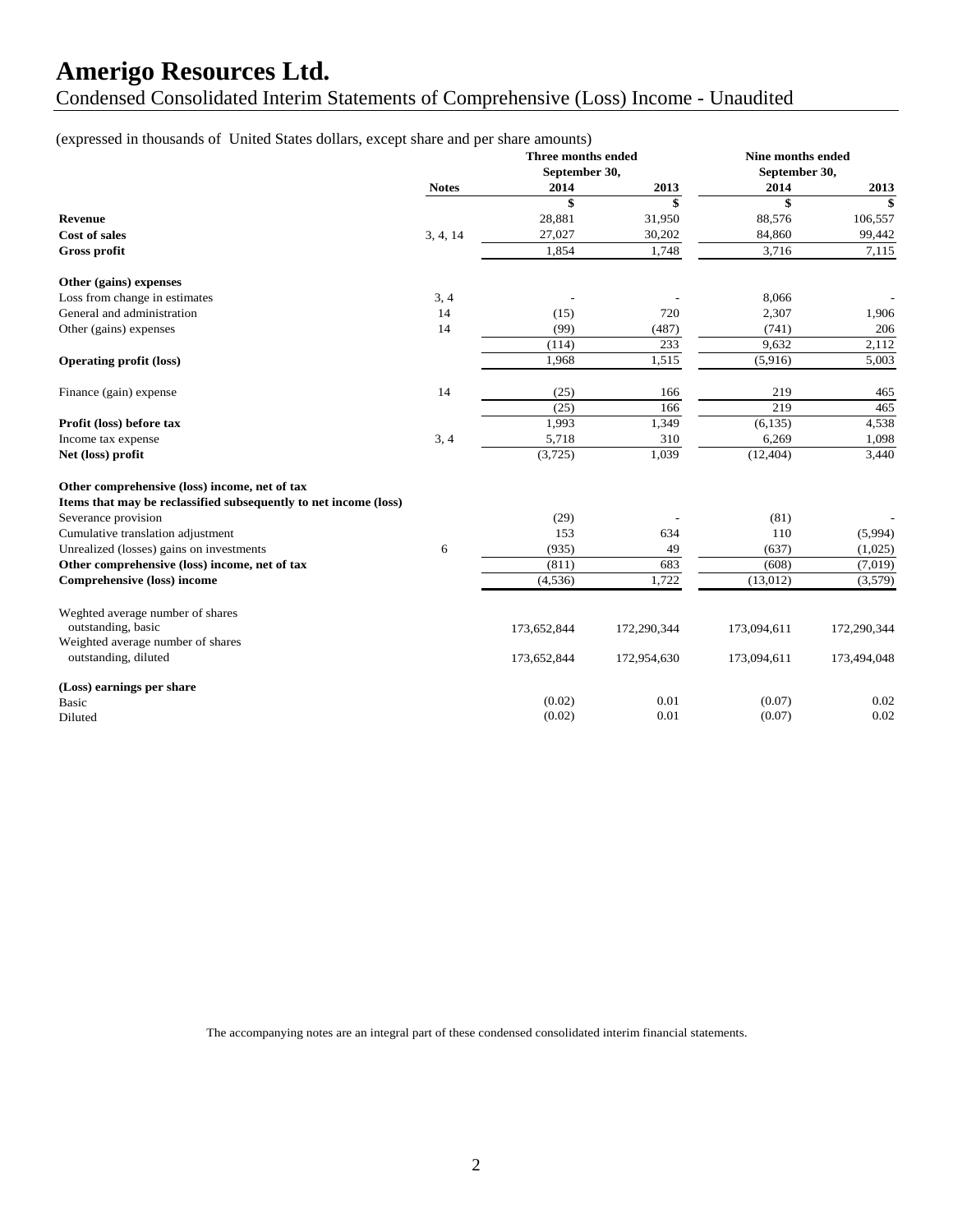### Condensed Consolidated Interim Statements of Cash Flows - Unaudited

### (expressed in thousands of United States dollars)

|                                                      | Three months ended       |          | <b>Nine months ended</b> |          |
|------------------------------------------------------|--------------------------|----------|--------------------------|----------|
|                                                      | September 30,            |          | September 30,            |          |
|                                                      | 2014                     | 2013     | 2014                     | 2013     |
|                                                      | \$                       | \$       | \$                       | \$       |
| <b>Cash flows from operating activities</b>          |                          |          |                          |          |
| Net (loss) profit                                    | (3,725)                  | 1,039    | (12, 404)                | 3,440    |
| Adjustment for items not affecting cash:             |                          |          |                          |          |
| Depreciation and amortization                        | 1,814                    | 4,143    | 9,221                    | 12,766   |
| Deferred income tax expense                          | 5,930                    | (52)     | 6,648                    | (5)      |
| Loss from change in estimates                        |                          |          | 5,629                    |          |
| Unrealized foreign exchange expense (gain)           | 463                      | (346)    | 537                      | 546      |
| Accretion                                            | (1,129)                  | (114)    | (937)                    | (487)    |
| Share-based payments                                 | 155                      |          | 542                      | 52       |
| Other                                                | (112)                    | 202      | 136                      | 37       |
|                                                      | 3,396                    | 4,872    | 9,372                    | 16,349   |
| Changes in non-cash working capital                  |                          |          |                          |          |
| Trade, other receivables and advances                | 474                      | 4,091    | 2,447                    | 2,827    |
| Inventories                                          | 1,651                    | (693)    | 2,540                    | (742)    |
| Trade and other payables                             | (2,553)                  | (4,007)  | (6,657)                  | (4, 334) |
| El Teniente royalty payables                         | 2,129                    | (22)     | (2,698)                  | (5,955)  |
|                                                      | 5,097                    | 4,241    | 5,004                    | 8,145    |
| Payment of long-term employee benefits               |                          | (77)     |                          | (542)    |
| Net cash from operating activities                   | 5,097                    | 4,164    | 5,004                    | 7,603    |
| <b>Cash flows from investing activities</b>          |                          |          |                          |          |
| Purchase of plant and equipment                      | (1,969)                  | (2, 533) | (8,094)                  | (9,854)  |
| Proceeds from the sale of plant and equipment        |                          |          | 106                      |          |
| Net cash from investing activities                   | (1,969)                  | (2,533)  | (7,988)                  | (9, 854) |
| <b>Cash flows from financing activities</b>          |                          |          |                          |          |
| Exercise of share purchase options                   |                          |          | 255                      |          |
| Repayments, net of cash proceeds                     | $\overline{\phantom{a}}$ |          |                          | (1, 497) |
| Net cash from financing activities                   | $\sim$                   |          | 255                      | (1, 497) |
|                                                      |                          |          |                          |          |
| Net increase (decrease) in cash and cash equivalents | 3,128                    | 1,631    | (2,729)                  | (3,748)  |
| Effect of exchange rate changes on cash              | (190)                    | (144)    | (216)                    | (134)    |
| Cash and cash equivalents - Beginning of period      | 7,265                    | 3,881    | 13,148                   | 9,250    |
| Cash and cash equivalents - End of period            | 10,203                   | 5,368    | 10,203                   | 5,368    |

**Supplementary cash flow information (Note 15)**

The accompanying notes are an integral part of these condensed consolidated interim financial statements.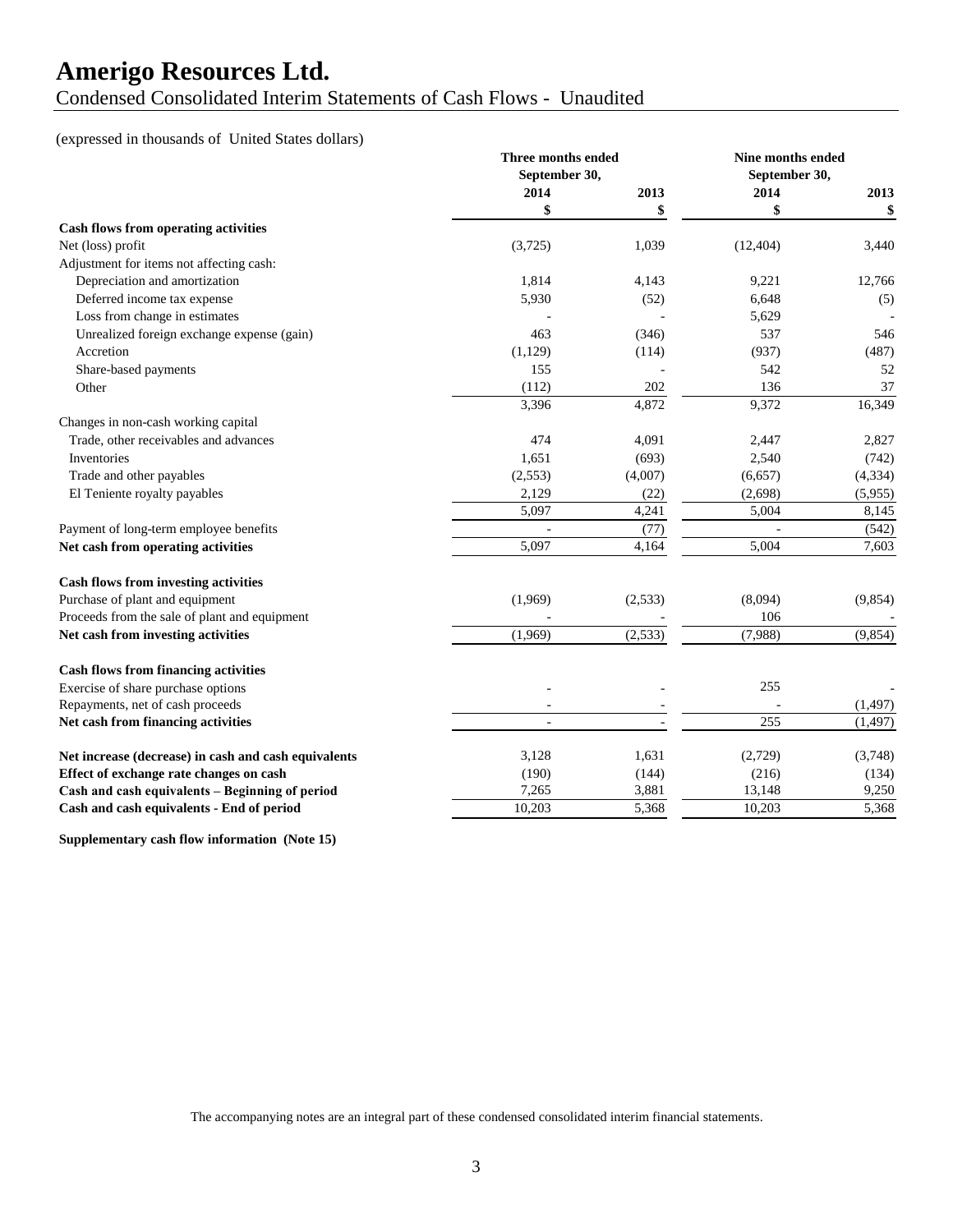Condensed Consolidated Interim Statements of Changes in Equity - Unaudited

(expressed in thousands of United States dollars, except share amounts)

|                                    | <b>Share capital</b> |                |                   |                                                               |                             |                     |
|------------------------------------|----------------------|----------------|-------------------|---------------------------------------------------------------|-----------------------------|---------------------|
|                                    | Number of<br>shares  | Amount         | Other<br>reserves | <b>Accumulated</b><br>other<br>comprehensive<br>(loss) income | <b>Retained</b><br>earnings | <b>Total equity</b> |
|                                    |                      | \$             | \$                | \$                                                            | \$                          | \$                  |
| Balance January 1, 2013            | 172,290,344          | 77,514         | 6,525             | 9,677                                                         | 38,482                      | 132,198             |
| Share based payments               |                      |                | 52                |                                                               |                             | 52                  |
| Cumulative translation adjustment  |                      |                |                   | (5,994)                                                       |                             | (5,994)             |
| Unrealized losses on investments   |                      |                |                   | (1,025)                                                       |                             | (1,025)             |
| Net earnings                       |                      |                |                   |                                                               | 3,440                       | 3,440               |
| Balance September 30, 2013         | 172,290,344          | 77,514         | 6,577             | 2,658                                                         | 41,922                      | 128,671             |
| Cumulative translation adjustment  |                      |                |                   | (4,619)                                                       |                             | (4,619)             |
| Unrealized gains on investments    |                      |                |                   | 134                                                           |                             | 134                 |
| Net loss                           |                      |                |                   |                                                               | (2, 447)                    | (2, 447)            |
| Balance December 31, 2013          | 172,290,344          | 77,514         | 6,577             | (1,827)                                                       | 39,475                      | 121,739             |
| Balance January 1, 2014            | 172,290,344          | 77,514         | 6,577             | (1,827)                                                       | 39,475                      | 121,739             |
| Share based payments               |                      | $\overline{a}$ | 542               |                                                               |                             | 542                 |
| Exercise of share purchase options | 900,000              | 341            | (86)              |                                                               |                             | 255                 |
| Compensation settled with shares   | 462,500              | 202            |                   |                                                               |                             | 202                 |
| Cumulative translation adjustment  |                      |                |                   | 110                                                           |                             | 110                 |
| Unrealized losses on investments   |                      |                |                   | (637)                                                         |                             | (637)               |
| Severance provision                |                      |                |                   | (81)                                                          |                             | (81)                |
| Net loss                           |                      |                |                   |                                                               | (12, 404)                   | (12, 404)           |
| Balance September 30, 2014         | 173,652,844          | 78,057         | 7,033             | (2, 435)                                                      | 27,071                      | 109,726             |

The accompanying notes are an integral part of these condensed consolidated interim financial statements.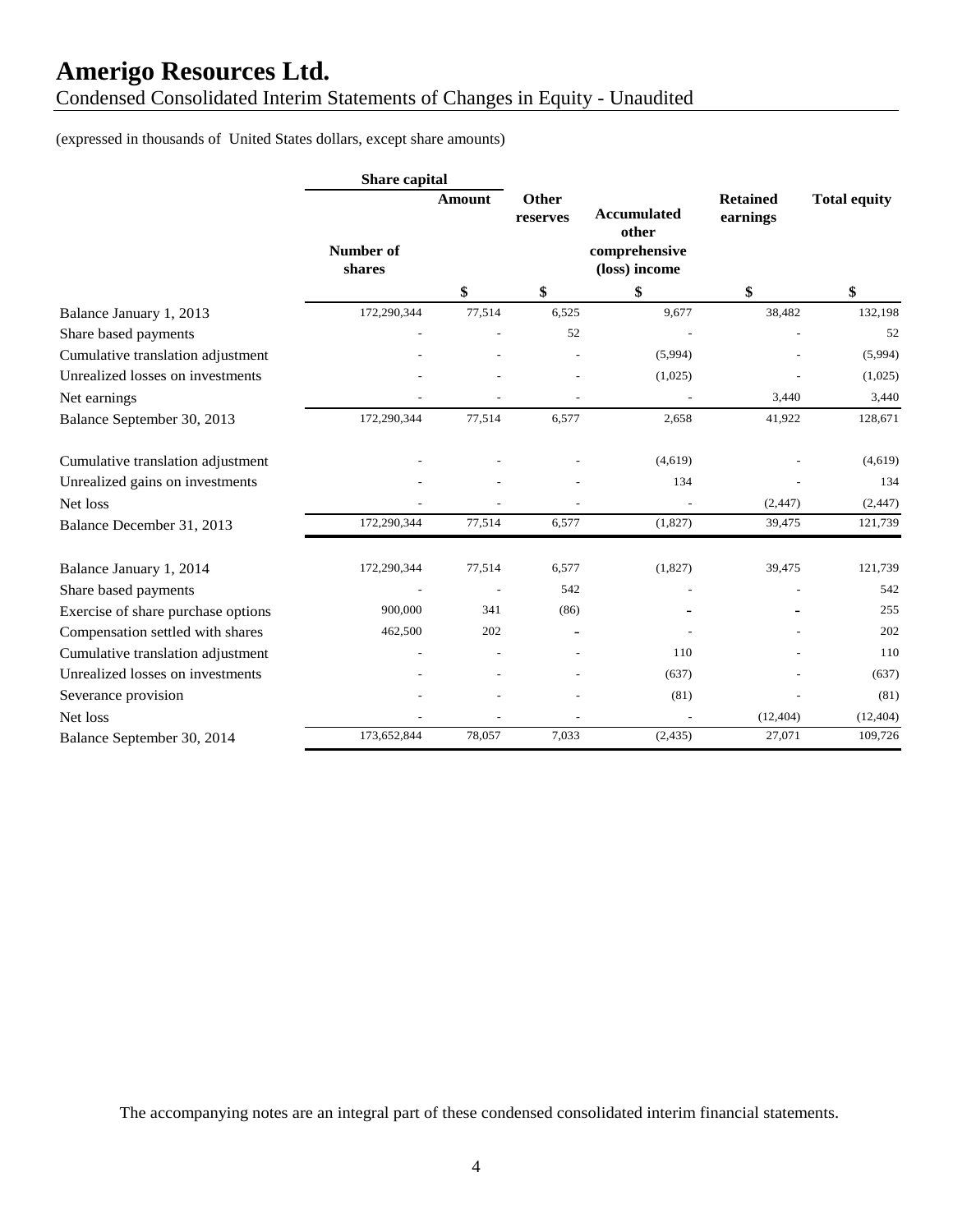(tabular amounts expressed in thousands of United States dollars, except share and per share amounts)

### **1) REPORTING ENTITY AND BASIS OF PRESENTATION**

a) Reporting entity

Amerigo Resources Ltd. (the "Company") is a company domiciled in Canada and its shares are listed for trading on the Toronto Stock Exchange ("TSX") and the OTCQX stock exchange in the United States. These condensed consolidated financial statements ("interim financial statements") of the Company as at and for the three and nine months ended September 30, 2014 include the accounts of the Company and its subsidiaries (the "Group").

The Company is principally engaged in the production and sale of copper and molybdenum concentrates from its operating subsidiary Minera Valle Central S.A. ("MVC"), through a long-term contractual relationship with the El Teniente Division ("DET") of Corporación Nacional del Cobre de Chile ("Codelco") (Note 2).

b) Statement of compliance

These interim financial statements have been prepared in accordance with International Financial Reporting Standards ("IFRS") as issued by the International Accounting Standards Board ("IASB") applicable to the preparation of interim financial statements, including IAS 34, Interim Financial Reporting. These interim financial statements do not include all the information required for a complete set of IFRS statements. However, selected notes are included to explain events and transactions that are significant to an understanding of the changes in the Company's financial position and performance since the last annual consolidated financial statements as at and for the year ended December 31, 2013.

These interim financial statements were authorised for issue by the board of directors of the Company on November 4, 2014.

c) Significant accounting policies

These interim financial statements follow the same accounting policies and methods of application as the Company's most recent annual financial statements, except as described in the following paragraphs of this note. Accordingly, the interim financial statements should be read in conjunction with the Company's most recent annual financial statements.

#### *Functional currency*

Items included in the financial statements of each of the Group's subsidiaries are measured using the currency of the primary economic environment in which the entity operates (the "functional currency"). The functional currency of Amerigo Resources Ltd., the parent entity, is the Canadian dollar. The functional currency of Colihues Energia S.A. ("Colihues Energia", formerly Minera Valle Central Generacion S.A.) is the Chilean peso ("CLP"). Effective January 1, 2014, the functional currency of MVC was changed prospectively from the CLP to the U.S. dollar in anticipation of the level of U.S denominated indebtedness to be undertaken by MVC in 2014 to finance the Cauquenes expansion and from a review of the currency-related fact patterns of MVC's current concentrate sales contracts and contracts with DET. While payments from current clients to MVC for concentrate sales and payments by MVC of DET royalties have to be documented and settled in CLP (due to Chilean regulatory provisions requiring all invoices within Chilean parties to be denominated in CLP) the underlying currency in these significant revenue and cost contracts is the U.S. dollar.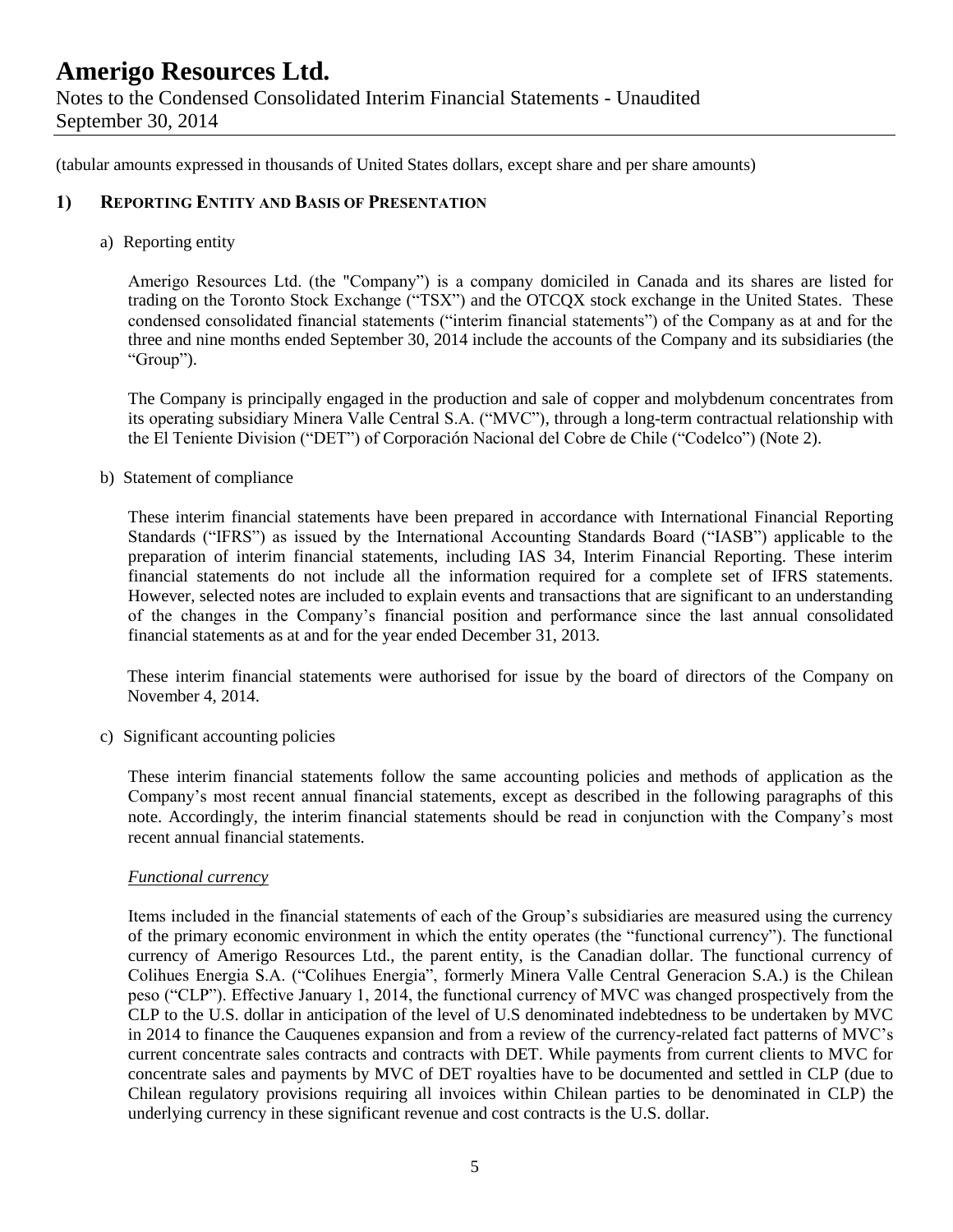(tabular amounts expressed in thousands of United States dollars, except share and per share amounts)

The Company's consolidated financial statements are presented in United States dollars ("\$"), which is the Company's presentation currency. The U.S. dollar is widely used as a presentation currency in the mining industry, allowing for appropriate benchmarking with other companies operating in a variety of jurisdictions. These consolidated financial statements have been translated to the U.S. dollar in accordance with IAS 21 "The Effects of Changes in Foreign Exchange Rates". This standard requires that assets and liabilities be translated using the exchange rate at period end, and income, expenses and cash flow items are translated using the rate that approximates the exchange rates at the dates of the transactions (i.e. the average rate for the period). Resulting gains and losses on translation are included as a component of equity.

#### d) New IFRS pronouncements

In May 2014, the IASB issued IFRS 15, Revenue from Contracts with Customers ("IFRS 15"), which establishes principles to address the nature, amount, timing and uncertainty of revenue and cash flows arising from a contract with a customer. The required adoption date for IFRS 15 is the annual period beginning on or after January 1, 2017, with early adoption permitted. Management is currently assessing the impact of adopting IFRS 15 on its consolidated financial statements.

### **2) AGREEMENTS WITH CODELCO'S EL TENIENTE DIVISION**

In 1991, MVC entered into a contractual relationship with DET to process the fresh tailings from El Teniente, the world's largest underground copper mine, for a term that through several contract modifications was extended to 2021 (collectively, the "Fresh Tailings Contract"). In 2009, MVC and DET entered into an agreement to process the tailings from Colihues, one of El Teniente's historical tailings deposits (the "Colihues Contract").

On April 8, 2014 MVC and DET entered into a contract (the "Master Agreement") granting to MVC the rights to process tailings from an additional historical tailings deposit, Cauquenes, for a term to the earlier of its depletion or 2033, extending MVC's rights to process tailings from 2021 to 2037 and amending each of the Fresh Tailings Contract and the Colihues Contract.

As consideration for the rights to process fresh and historical tailings from DET, MVC has committed to pay to DET royalties based on MVC's copper and molybdenum concentrates production. Royalty payments for copper concentrates production are calculated using the London Metal Exchange ("LME") price for copper for the month of delivery of the tailings. Adjustments to the DET royalties are recorded on a monthly basis for changes in copper concentrate deliveries during the settlement period. DET royalties are recorded as a component of cost of sales.

Major terms of the Master Agreement include the following:

- Extension of the Fresh Tailings Contract from 2021 to 2037;
- Extension of the Colihues Contract to the earlier of its depletion or 2037;
- A sliding scale royalty to DET for copper produced from Cauquenes tailings for LME prices ranging from \$1.95/lb (16% royalty) to \$5.50/lb (39% royalty);
- Changes in the royalty payable to DET for copper produced from fresh tailings, including a change in the royalty calculation to a sliding scale for a range of LME prices from \$1.95/lb (13.5% royalty) to \$4.80/lb (28.4% royalty), elimination of exchange rate provisions that increased royalty costs, and an increase in the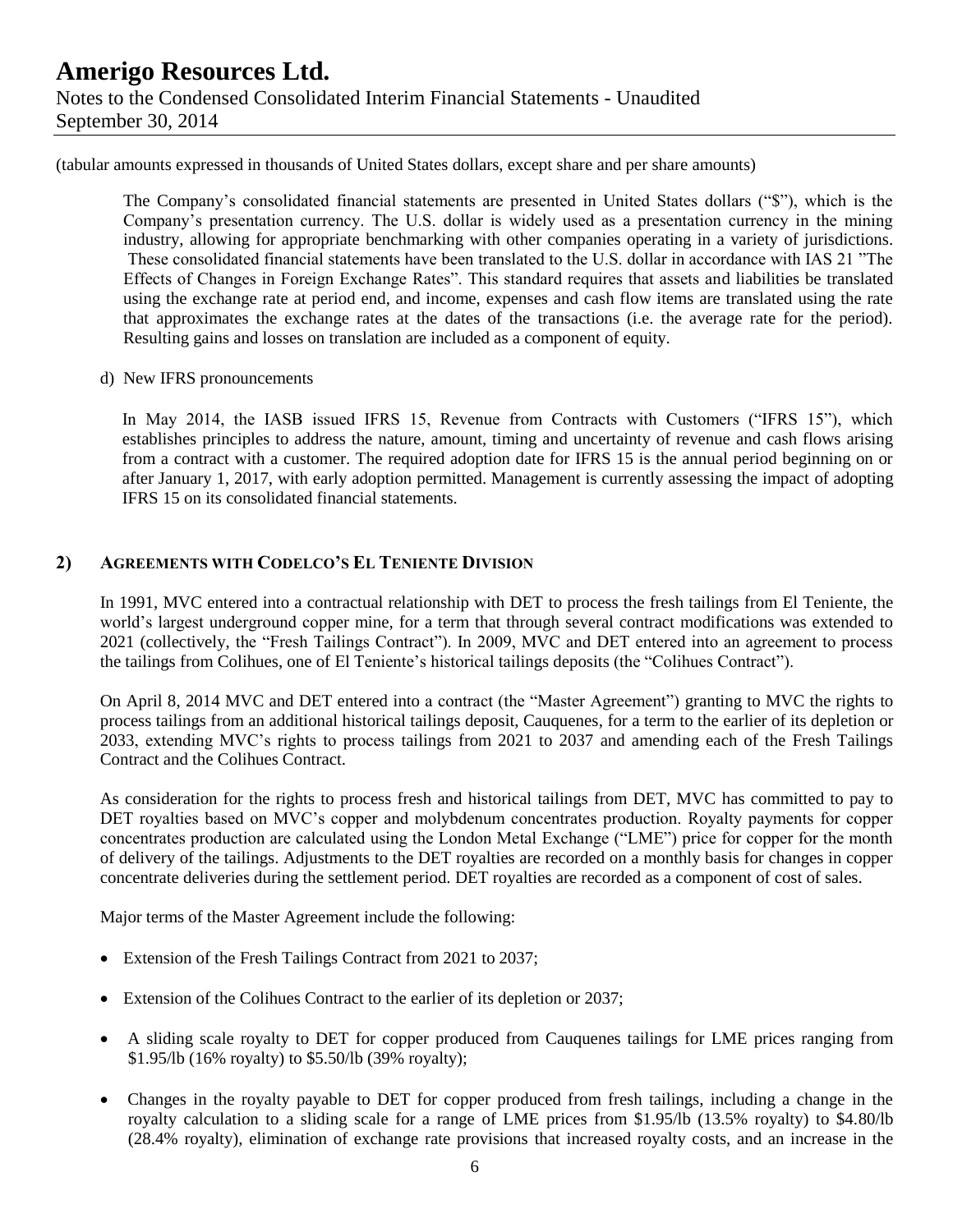(tabular amounts expressed in thousands of United States dollars, except share and per share amounts)

threshold below which no royalty is payable from \$0.80/lb to \$1.95/lb, the same minimum level as that for the Cauquenes royalty. The change in fresh tailings royalty is effective the earlier of August 1, 2015 or the date of the start of operations for the exploitation of the Cauquenes deposit;

- A global molybdenum royalty that will also be sliding scale for molybdenum prices between \$7.31/lb (9% royalty) and \$40/lb (19.7% royalty), effective at the earlier of August 1, 2015 or the date of the start of operations for the exploitation of tailings from the Cauquenes deposit. Until then, the Company will continue to pay a royalty of 10% of MVC's net revenue received from the sale of molybdenum concentrates produced from fresh tailings and 11.9% on net molybdenum revenue from Colihues tailings;
- Provisions requiring the parties to meet and review cost and royalty structures for copper production from fresh and Cauquenes tailings and for all molybdenum production in the event monthly average prices fall below \$1.95/lb for copper or \$7.31/lb for molybdenum, or exceed the upper royalty limits for copper (\$4.80/lb for fresh tailings and \$5.50/lb for Cauquenes tailings) and \$40/lb for molybdenum during 2 consecutive months, and projections indicate the permanence of such prices over time;
- Three early exit options for DET only exercisable in the event of changes unforeseen as of the date of the Master Agreement. The Company has currently judged the probabilities of these early exit options occurring as remote. A summary of the early exit options is provided in the following table:

| <b>Exit Option</b> | <b>Notice Date</b>                           | <b>Termination Date</b> | <b>Terms of Exit</b>                                           | <b>Consideration to MVC</b>                                                                                                                                   |
|--------------------|----------------------------------------------|-------------------------|----------------------------------------------------------------|---------------------------------------------------------------------------------------------------------------------------------------------------------------|
|                    | Within 2021                                  | date                    | 1 year from notice DET would acquire 100%<br>of MVC's PPE      | 90% of NPV of future cash flows                                                                                                                               |
| 2                  | Within 2024                                  | date                    | relationship between DET<br>and MVC                            | 3 years from notice Termination of contractual MVC retains ownership of its<br>assets provided they are removed<br>from site within a year of<br>termination. |
| 3                  | Within<br>and every 3<br>years<br>thereafter | date                    | 2024 1 year from notice DET would acquire 100%<br>of MVC's PPE | The lesser of 80% of the NPV of<br>cash flows<br>and<br>future<br>the<br>commercial value                                                                     |

The formula for the computation of royalties payable to DET from copper produced from Colihues tailings remains unchanged under the Master Agreement. MVC is required to pay a sliding scale royalty which is 3% for an LME price below \$0.80/lb and increases to approximately 30% at an LME price of \$4.27/lb. The parties are also required to review and potentially adjust costs and royalty structure for copper production from Colihues tailings where the LME price remains below \$1.95/lb or over \$4.27/lb for three consecutive months.

Cost and royalty adjustments for all copper and molybdenum production where prices are outside of royalty limits are to be made such that the Parties give priority to the viability of the Master Agreement and maintain the equilibrium of the benefits between the Parties.

As at September 30, 2014, royalties payable to El Teniente were \$10.4 million (December 31, 2013: \$13.1 million), representing approximately five months of royalties, including four months (\$8.3 million; 2013: \$13.1 million) due as per contractual provisions with DET and one month (\$2.1 million; 2013: \$nil)) of deferred royalties, as explained below.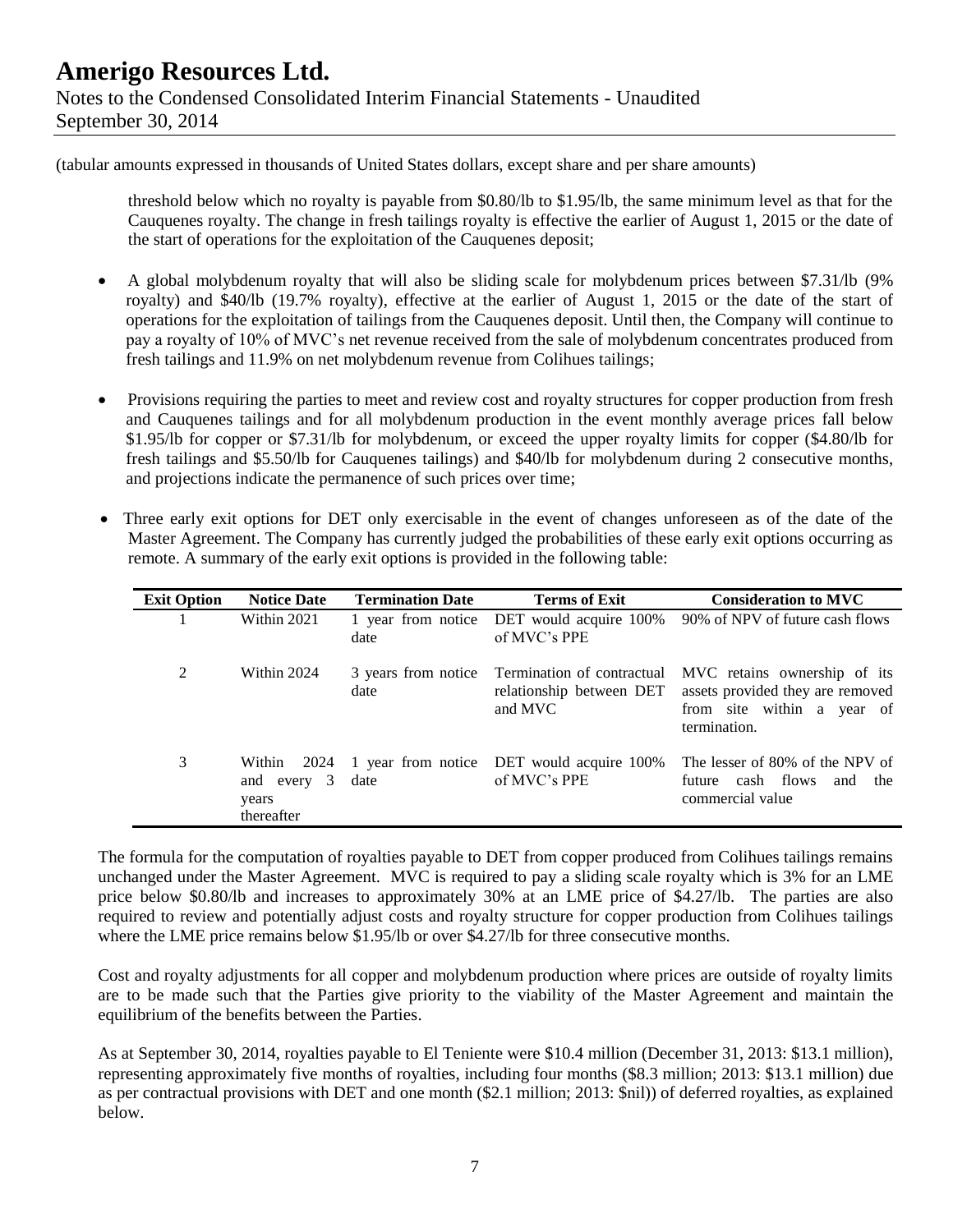(tabular amounts expressed in thousands of United States dollars, except share and per share amounts)

DET and MVC have agreed to defer up to \$9.1 million in monthly royalty payments to expedite certain works associated with the Cauquenes expansion. Deferred royalty payments are due to DET no later than January 31, 2015 and are subject to a monthly interest rate of 0.6%. The deferral of royalty payments commenced in September 2014. At September 30, 2014 a total of \$2.1 million in royalty payments had been deferred, and interest expense of \$13,000 had been incurred in connection with this deferral.

#### **3) ESTIMATES AND JUDGEMENTS**

The preparation of interim financial statements requires management to make judgements, estimates and assumptions that affect the application of accounting policies and the reported amounts of assets and liabilities, income and expenses. Actual results may differ from these estimates.

The significant judgements made by management in applying the Company's accounting policies and the key sources of estimation uncertainty were the same as those that applied to the consolidated financial statements as at and for the year ended December 31, 2013, except for estimate revisions to deferred income tax arising from a tax reform enacted in Chile in September 2014 and revisions booked during the three months ended June 30, 2014 ("Q2- 2014"), arising from the changes to the Company's contractual relationship with DET as of April 8, 2014 (Note 2).

a) Deferred Income Tax

In Q3-2014 the Company booked an increase in deferred income tax liability and corresponding deferred income tax expense of \$5.9 million. The Company's deferred income tax liability arises mostly from the difference between the book and tax values of MVC's property, plant and equipment ("PPE"). Approximately \$5.3 million of the deferred income tax expense in Q3-2014 resulted from an increase to MVC's long-term tax rate taking it from 20% to 27%, which was introduced through a comprehensive Tax Reform enacted in Chile in September 2014. The Tax Reform contemplates two tax regimes: A fully integrated regime and a partially integrated regime.

The default system for companies such as MVC and Colihues Energía will be the partially integrated system, but taxpayers may elect to operate under any of the regimes. Once an election is made, taxpayers must remain in the selected regime for at least five consecutive years.

For a corporation taxable under the partially integrated regime:

- The income tax rate rises from 20% to 21% in 2014, 22.5% in 2015, 24% in 2016, 25.5% in 2017 and 27% from 2018 onwards.
- The corporation pays income tax at the above rates on its earnings, but the earnings are not attributed to the shareholders if they are not distributed from the corporation.
- Upon distribution of earnings to shareholders domiciled outside of Chile, a 35% Additional Withholding Income Tax ("AWIT") will apply, with a credit which, in the case of Canadian shareholders, will be the full amount of the income tax paid by the corporation on the amount distributed out of Chile, as Canada and Chile have a tax treaty in place. In the absence of a tax treaty, the credit is reduced to 65% of the income tax by the corporation on the amount distributed. The 35% AWIT does not apply on earnings that are not distributed by the corporation to its shareholders.

Under the fully integrated regime a corporation is subject to the 35% AWIT on all of its earnings, whether or not they are distributed to shareholders. The Company has therefore decided that its subsidiaries in Chile will operate under the partially integrated regime for the foreseeable future.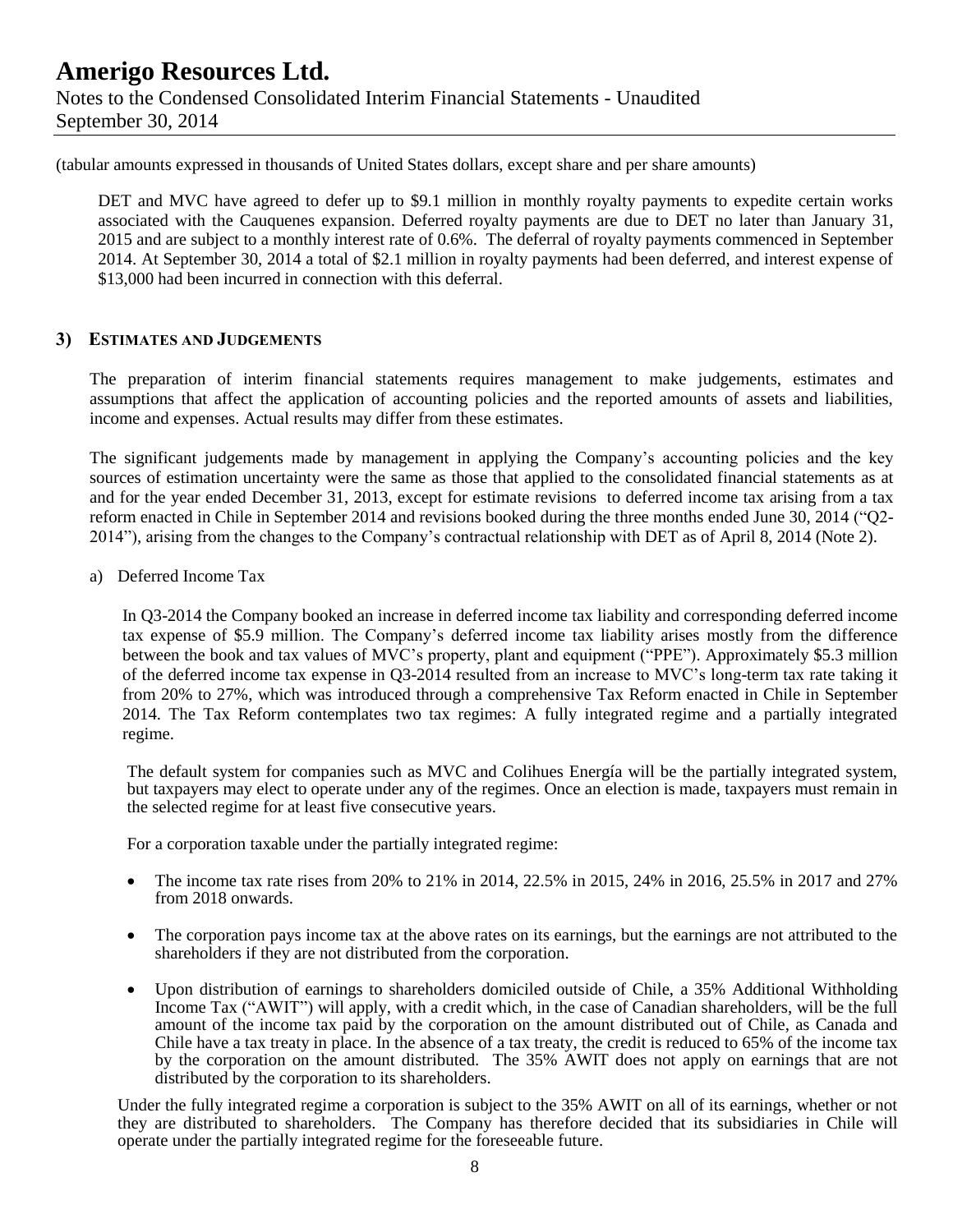(tabular amounts expressed in thousands of United States dollars, except share and per share amounts)

#### b) Useful Life of Assets

MVC estimates the economic life of most of PPE based on their useful life, not to exceed the term of MVC's contractual relationship with DET.

The Company changed its estimate for the termination of MVC's contractual relationship with DET from December 31, 2021 to December 31, 2037. Most of the economic lives of PPE were prospectively extended, resulting in lower depreciation expense as of Q2-2014.

c) Asset Retirement Obligation ("ARO")

The Company reassessed its ARO obligations under the Master Agreement, which provides that MVC will transfer its PPE to DET on December 31, 2037 at no cost and free and clear of all encumbrances, unless DET decides not to take ownership of the PPE and provides 3-year notice to MVC to this effect. The Master Agreement also contains three early exit options which may only be exercised by DET at specific future dates (Note 2). If early exit options 1 or 3 were to be exercised, DET would then acquire all of MVC's PPE. In all of these cases, MVC would not have an ARO. MVC would only have an ARO if DET were to decide not to take ownership of PPE in 2037 or exercise early exit option 2.

The Company has concluded there is a very low probability DET will decide not to take ownership of PPE or exercise exit option 2 in the future, and as a result the ARO weighted for probability is immaterial. The Company's judgment in relation to DET choosing to exercise an exit option is being reassessed on each reporting date.

The Company has also concluded there are no constructive obligations arising from past events that would trigger the recognition of an ARO under the Master Agreement.

As a result of this reassessment in Q2-2014, the Company eliminated its former estimates for an ARO asset (\$2.2 million) and an ARO liability (\$7.4 million) with a resulting credit of \$5.2 million to PPE (the "ARO Credit"), as required under IFRS (Note 4). The ARO Credit will be extinguished through the term of the Master Agreement as a depreciation recovery, further reducing depreciation expense prospectively from April 2014.

d) Severance Provisions

MVC has a future obligation with some of its managers for severance payments based on their employment contracts, irrespective of whether the employment relationship is terminated by MVC or by the employee. MVC records management severance obligations as liabilities at present value in the Company's consolidated statements of financial position. The value of management severance obligations is evaluated on an annual basis or as new information becomes available on the expected amounts and timing of cash flows required to discharge such obligations. The increase or decrease over time in the present value of the obligations is recorded each period in cost of sales.

MVC also has statutory obligations prescribed by Chilean labour law for severance payments in the event employees are terminated by MVC. Given the former term of its contractual relationship with DET to 2021, MVC had conservatively assessed that it was more probable than not that current employees of MVC would be terminated as of December 31, 2021 as there was no factual evidence suggesting the contract with DET would be extended beyond that date. Accordingly, MVC had previously recorded the statutory severance obligations as a liability at present value in the Company's consolidated statements of financial position. The Company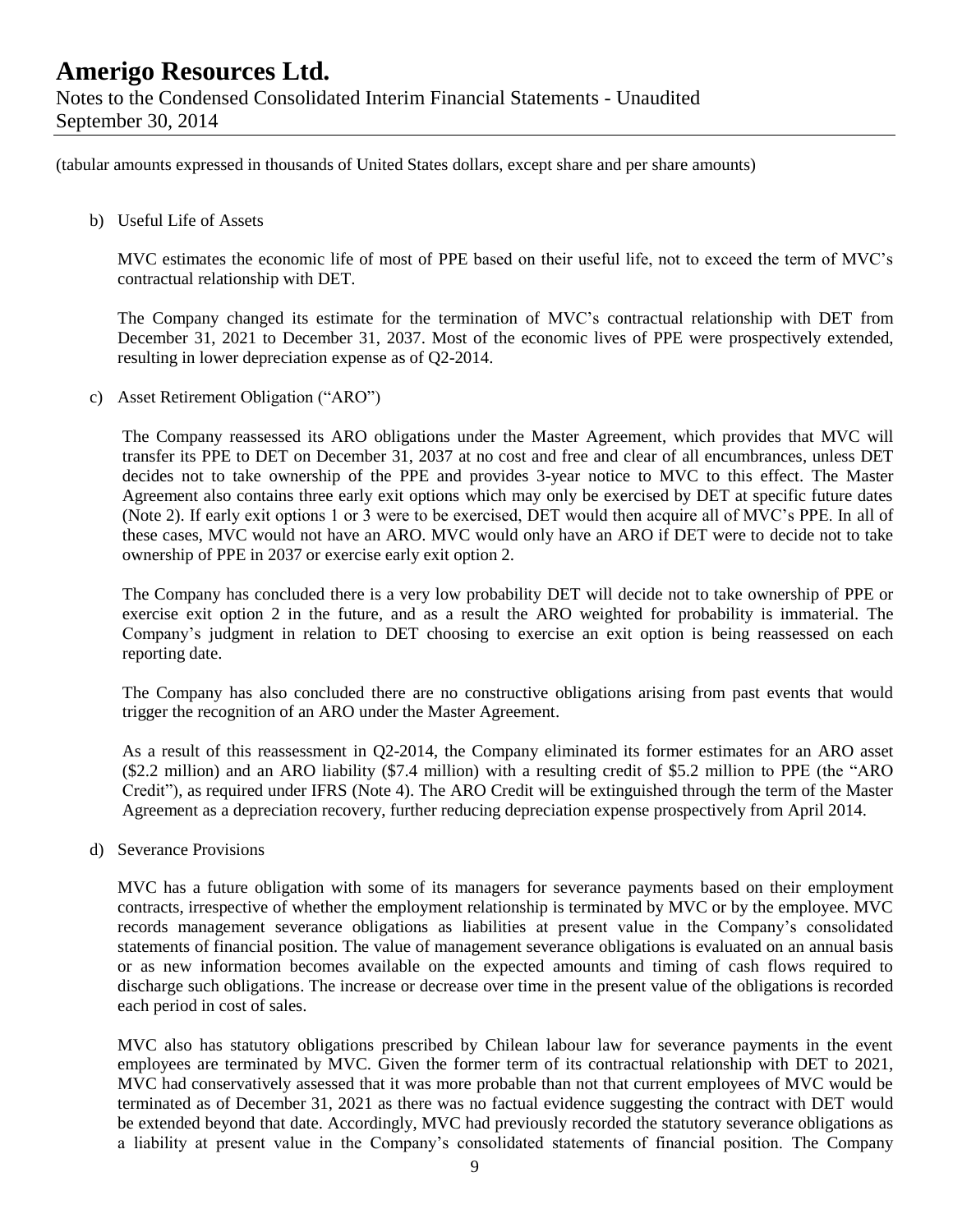(tabular amounts expressed in thousands of United States dollars, except share and per share amounts)

reassessed this position given the extension of the contractual relationship with DET and concluded that it is currently highly unlikely existing workers at MVC will still be employed by MVC in 2037. There is also evidence in place suggesting 2037 is not necessarily a definitive date to provide for severance payments prescribed by law. Based on these facts, the Company believes that the provision for statutory severance to MVC workers is immaterial at this time. The Company is revisiting this estimate on each reporting date.

As a result of this reassessment in Q2-2014, the Company reduced its estimates for severance liability by \$2.4 million (with a resulting gain from change in estimates of \$2.4 million included in cost of sales) and eliminated an associated \$503,000 estimate for deferred income tax asset (with a resulting deferred income tax expense of \$503,000) (Note 4).

#### e) Royalties to Related Parties

The Company has an obligation to pay royalties to certain related parties, based on a fixed payment for each pound of copper equivalent produced from El Teniente tailings by MVC (Note 11). The royalty is a derivative financial instrument measured at fair value, therefore in April 2014 the Company was required under IFRS to reassess its estimate for royalties to related parties based on the revised production estimates associated with the changes in the contractual relationship with DET. As a result of the increase in MVC's estimated future production from El Teniente tailings, the estimate for royalties due to related parties increased by \$8.1 million with a resulting loss from change in estimates of \$8.1 million included in other expenses (Note 4).

f) Exploration and Evaluation Assets ("EEA")

The application of the Company's accounting policy for exploration and evaluation expenditures requires judgment in determining whether future economic benefits are likely to arise as a result of these expenditures. The deferral policy requires management to make certain estimates and assumptions about future events or circumstances, in particular whether an economically viable processing operation can be established. Estimates and assumptions made may change if new information becomes available. If, after expenditures are capitalized, information becomes available suggesting that the recovery of expenditures is unlikely, the amount capitalized is written off in the statement of comprehensive income in the period when the new information becomes available. EEA are included in the Company's impairment test along with PPE.

EEA were transferred to PPE once the Group obtained the legal right to process the related tailings and an economically viable processing operation was established.

The Group's EEA of \$22.6 million related exclusively to the Cauquenes project and were therefore reclassified to PPE in April 2014 (Notes 7 and 8).

### g) Impairment of Property, Plant and Equipment

In accordance with the Company's accounting policy, each asset or cash generating unit is evaluated at each reporting date to determine whether there are any indications of impairment. If any such indication exists, a formal estimate of recoverable amount is performed and an impairment loss is recognized to the extent that the carrying amount exceeds the recoverable amount. The recoverable amount of an asset or cash generating group of assets is measured at the higher of fair value less costs to sell and value in use.

The determination of fair value less cost to sell and value in use requires management to make estimates and assumptions about expected production and sales volumes, metals prices, mine plan estimates, operating costs, mine closure and restoration costs, future capital expenditures and appropriate discount rates for future cash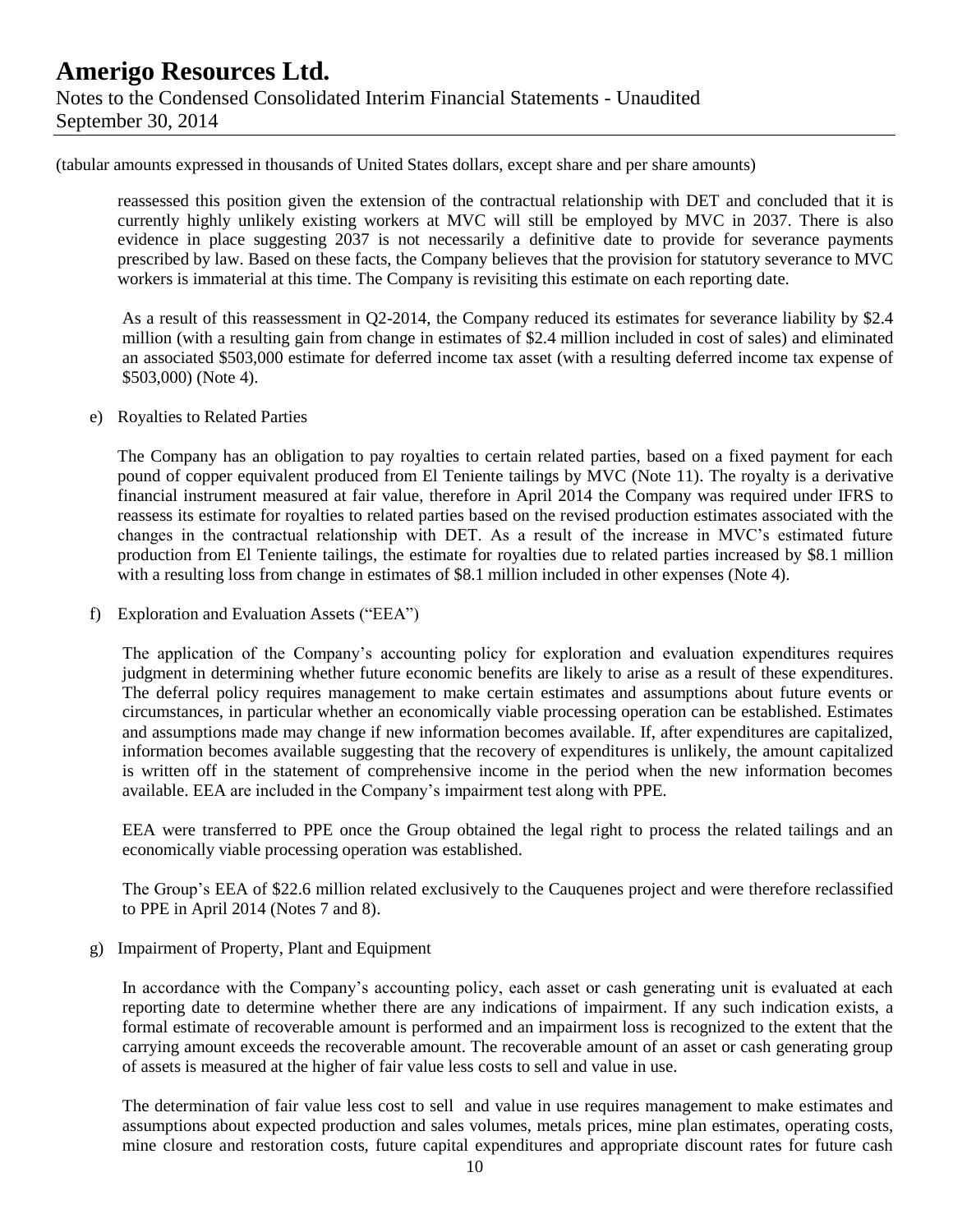(tabular amounts expressed in thousands of United States dollars, except share and per share amounts)

flows. The estimates and assumptions are subject to risk and uncertainty, and as such there is the possibility that changes in circumstances may alter these projections and impact the recoverable amount of the assets. In such circumstances, some or all of the carrying value of the assets may be further impaired or the impairment charge reduced with the impact recorded in the statement of income.

As at September 30, 2014, management of the Company determined that the continued depressed market price for the Company's shares, resulting in market capitalization for the Company below its net asset value, constituted an impairment indicator, and completed an impairment assessment for MVC that included a determination of fair value less costs to sell.

Key assumptions incorporated in the impairment model included the following:

- Copper prices (\$/lb): 2014: \$3.18; 2015: \$3.22; 2016: \$3.22; 2017: \$3.08; 2018 to 2037: \$2.95
- Power costs (excluding benefit from self-generation): From 2014 to 2017 costs are per contractual estimates (2014: \$0.1006/kWh, 2015: \$0.1148/kWh, 2016: \$0.1267/kWh, 2017: \$0.1277/kWh). From 2018 to 2037: estimated at \$0.1300/kWh
- Operating costs based on historical costs incurred and estimated forecasts
- Production volume and recoveries as indicated in MVC's mining plan from 2014 to 2037, including processing of fresh tailings and old tailings from the Colihues and Cauquenes deposits
- Discount rate: 9% after tax

Management's impairment evaluation did not result in the identification of an impairment loss as of September 30, 2014. Although management believes the estimates applied in this impairment assessment are reasonable, such estimates are subject to significant uncertainties and judgments. Sensitivities to changes in estimated metal prices, operating costs, particularly estimated power costs beyond MVC's current power contracts, operating results from the Cauquenes deposit that differ from current projections, and increases to estimated expansion capital costs might trigger an impairment that could be material.

h) Power Cost Assumptions

Certain components of MVC's power costs require complex calculations involving data from the Chilean National Energy Commission, the central power grid operating network and the Company's power supply company. The Company relies on the advice of external power consultants to estimate these costs, in particular in the case of newly introduced charges without historical precedent. Final costs may vary from estimated costs and any such variances are included in earnings in the period in which final costs are determined.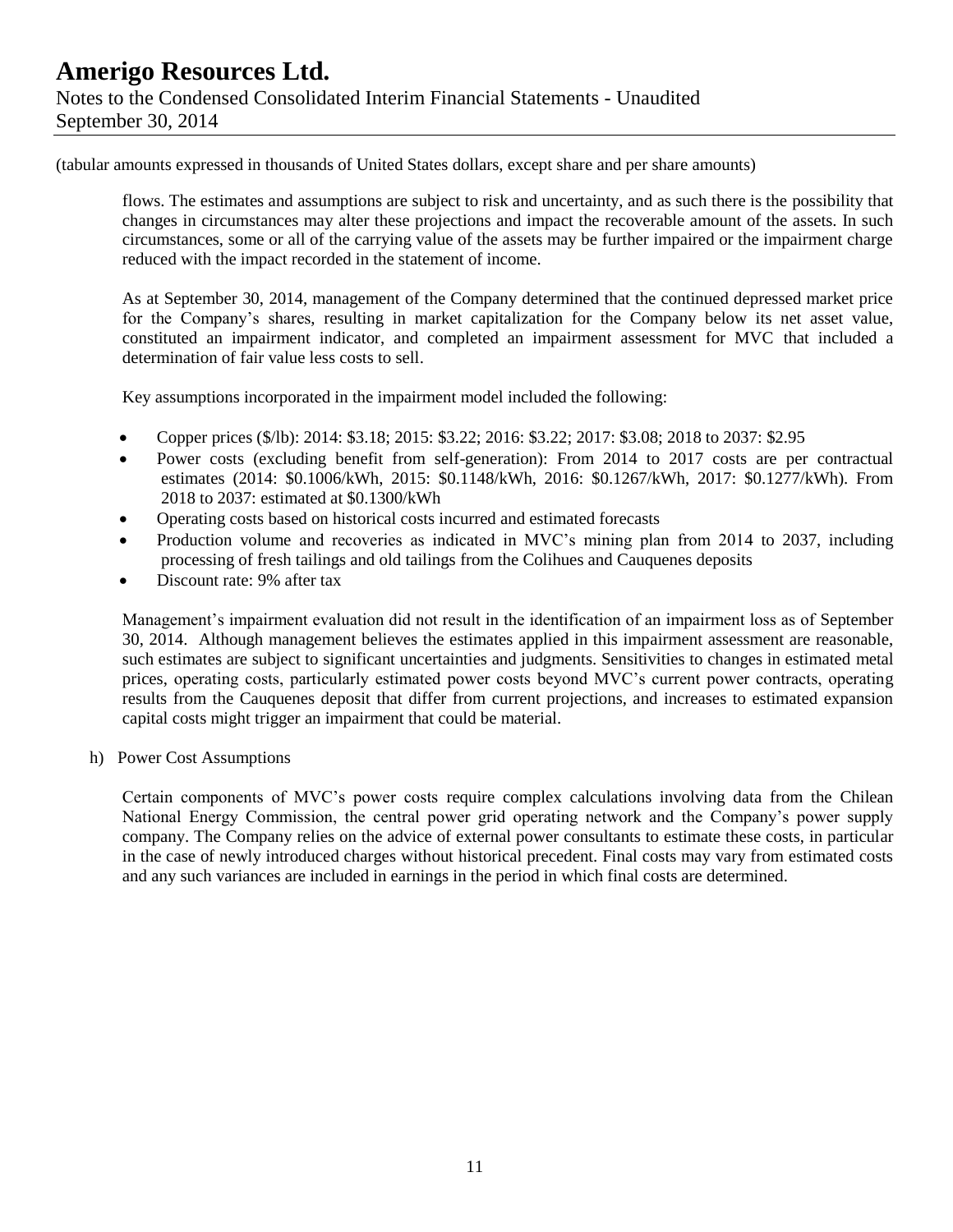(tabular amounts expressed in thousands of United States dollars, except share and per share amounts)

### **4) GAINS AND LOSSES FROM CHANGES IN ESTIMATES**

The Master Agreement (Note 2) is expected to provide substantial economic benefits to the Company as a result of the extension of MVC's productive life from 2021 to 2037 and from processing of the tailings contained in the Cauquenes deposit. These benefits will be recognized as income is earned.

Upon entering into the Master Agreement in Q2-2014, the Company reassessed a series of material accounting estimates (Note 3), as summarized in the following table:

| Change in<br><b>Estimate</b>       | <b>Effect on Financial Position</b>                                                                                                                     | <b>Effect on Earnings (Q2-</b><br>2014)             | <b>Tax Effect on Earnings</b><br>$(Q2-2014)$ |
|------------------------------------|---------------------------------------------------------------------------------------------------------------------------------------------------------|-----------------------------------------------------|----------------------------------------------|
| <b>ARO</b>                         | Unwinding of ARO asset of \$2.2 million                                                                                                                 |                                                     |                                              |
|                                    | Unwinding of ARO liability of \$7.4 million                                                                                                             |                                                     |                                              |
|                                    | Unwinding of the two items described above resulted<br>in a \$5.2 million credit to PPE which will be unwound<br>through 2037 as depreciation recovery. |                                                     |                                              |
| Severance<br>liability             | Unwinding of \$2.3 million statutory severance liability                                                                                                |                                                     |                                              |
|                                    | Increase of \$80,000 in other comprehensive income<br>associated with severance liability                                                               | Gain of \$2.4 million<br>included in cost of sales  |                                              |
|                                    | Reduction of \$182,000 in contractual severance<br>liability                                                                                            |                                                     |                                              |
|                                    | Reduction of \$503,000 in associated deferred income<br>tax asset                                                                                       |                                                     | Expense of \$0.5 million                     |
| Royalties<br>to<br>related parties | Increased royalty liabilities by \$8.1 million                                                                                                          | Loss of \$8.1 million<br>included in other expenses |                                              |
|                                    |                                                                                                                                                         | Loss of \$5.7 million                               | Tax expense of \$0.5 million                 |
|                                    | Total negative impact on earnings                                                                                                                       | \$6.2 million                                       |                                              |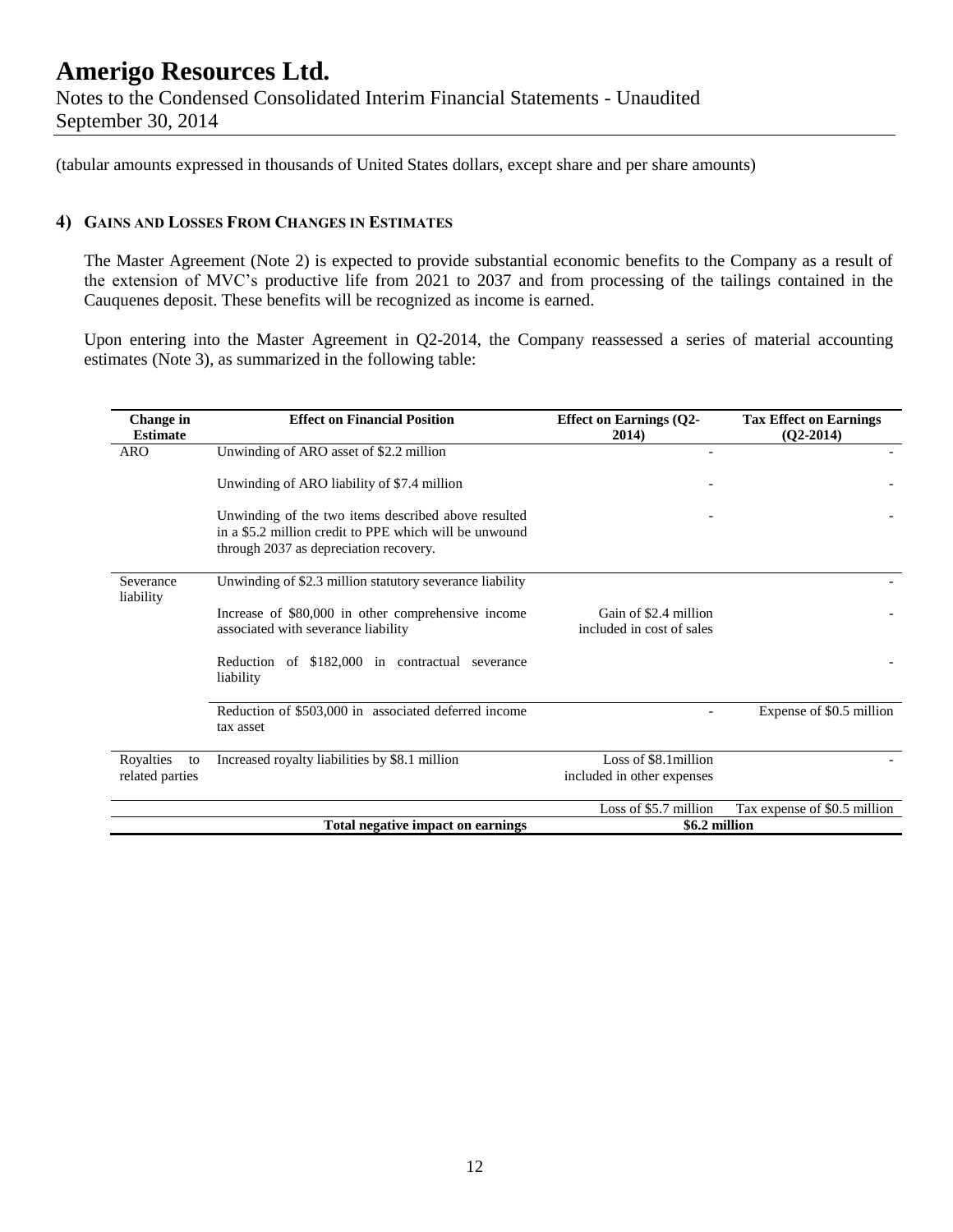Notes to the Condensed Consolidated Interim Financial Statements - Unaudited September 30, 2014

(tabular amounts expressed in thousands of United States dollars, except share and per share amounts)

### **5) INVENTORIES**

|                                | September 30, | December 31, |  |
|--------------------------------|---------------|--------------|--|
|                                | 2014          | 2013         |  |
|                                |               | \$           |  |
| Plant supplies and consumables | 5,854         | 7,310        |  |
| Concentrate inventories        | 2,950         | 4,171        |  |
|                                | 8,804         | 11,481       |  |

Copper and molybdenum inventories were valued at cost at September 30, 2014 and December 31, 2013, as cost was lower than net realizable value.

During the year ended December 31, 2013, the Company recorded \$274,000 in cost of sales as a result of an impairment of specific plant supplies and consumables

### **6) INVESTMENTS**

|                        | September 30,            | December 31, |  |
|------------------------|--------------------------|--------------|--|
|                        | 2014                     | 2013         |  |
|                        | S                        | \$           |  |
| <b>Start of period</b> | 3,207                    | 4,149        |  |
| Exchange differences   | $\overline{\phantom{0}}$ | (51)         |  |
| Changes in fair value  | (637)                    | (891)        |  |
| End of period          | 2,570                    | 3,207        |  |

Available-for-sale financial assets include the following:

|                       | September 30, | December 31,  |  |
|-----------------------|---------------|---------------|--|
|                       | 2014          | 2013          |  |
|                       |               | <sup>\$</sup> |  |
| Candente Copper Corp. | 1,136         | 1,555         |  |
| Los Andes Copper Ltd. | 1,434         | 1,652         |  |
|                       | 2,570         | 3,207         |  |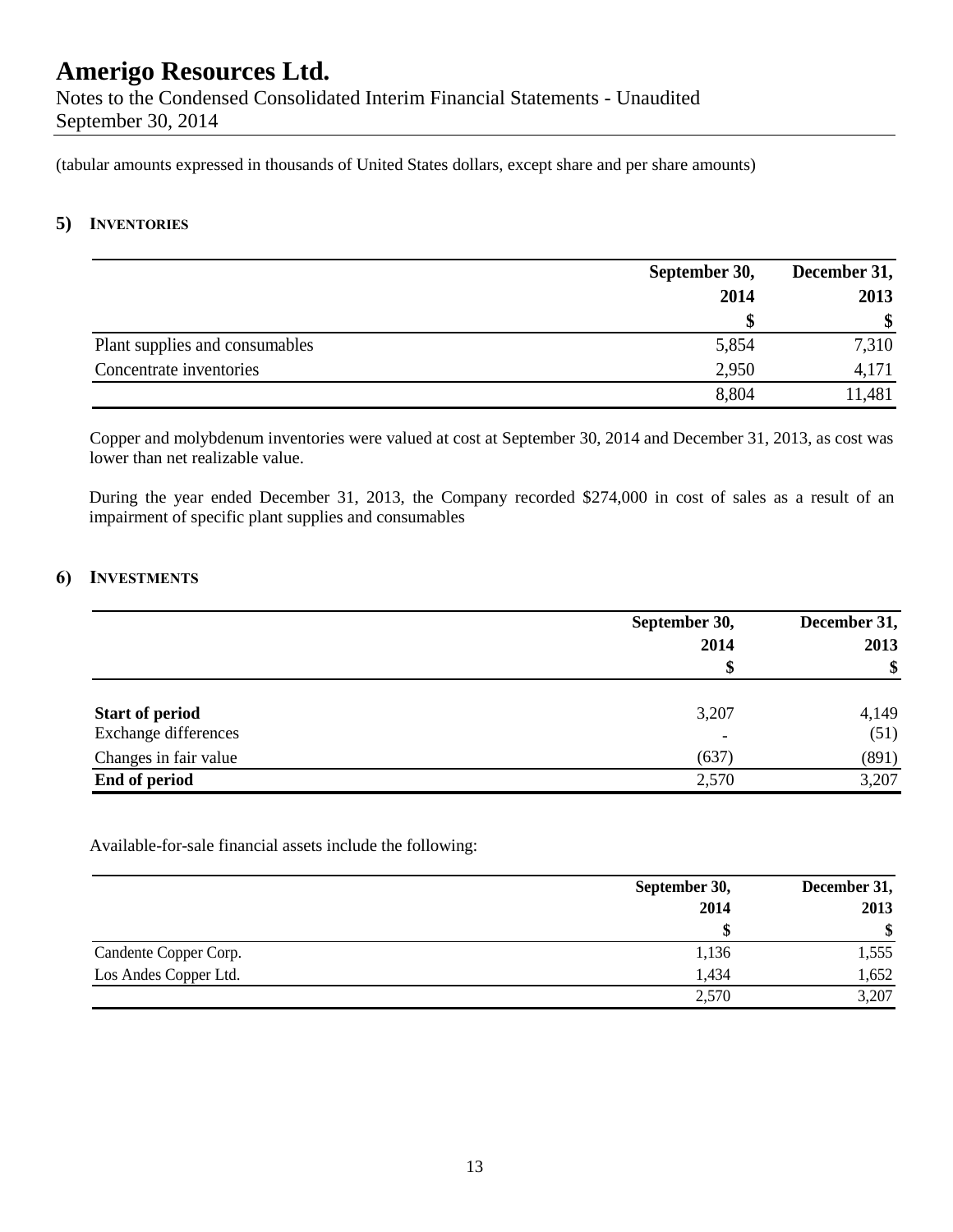(tabular amounts expressed in thousands of United States dollars, except share and per share amounts)

- a) At September 30, 2014, Candente Copper Corp. ("Candente Copper"), a company listed on the TSX, had a closing share price of Cdn\$0.20 and the fair value of the Company's approximately 4% investment in Candente Copper was \$1.1 million. During the nine months ended September 30, 2014, the Company recorded other comprehensive loss of \$419,000 (nine months ended September 30, 2013: other comprehensive loss of \$755,000) for the changes in fair value of this investment.
- b) At September 30, 2014, Los Andes Copper Ltd. ("Los Andes"), a Company listed on the TSX Venture Exchange, had a closing share price of Cdn\$0.20, and the fair value of the Company's approximately 4% investment in Los Andes was \$1.4 million. During the nine months ended September 30, 2014, the Company recorded other comprehensive loss of \$218,000 (nine months ended September 30, 2013: other comprehensive income of \$61,000) for the changes in the fair value of this investment.
- c) During the six months ended June 30, 2013, the Group recorded other comprehensive loss of \$90,000 for the changes in the fair value of its investment in Candente Gold Corp. and wrote-off this investment on June 30, 2013.
- d) During the six months ended June 30, 2013, the Group recorded other comprehensive loss of \$33,000 for the changes in the fair value of its investment in Cobriza Metals Corp. and wrote-off this investment on June 30, 2013.

|                                                    | \$        |
|----------------------------------------------------|-----------|
| Year ended December 31, 2013                       |           |
| Opening net book amount                            | 18,736    |
| Exchange differences                               | (1,806)   |
| <b>Additions</b>                                   | 4,445     |
|                                                    | 21,375    |
| Nine months ended September 30, 2014               |           |
| Opening net book amount                            | 21,375    |
| <b>Additions</b>                                   | 1,209     |
| Transfer to property, plant and equipment (Note 3) | (22, 584) |

### **7) EXPLORATION AND EVALUATION ASSETS**

The Company's EEA related to costs incurred to conduct pilot tests, and for engineering and other associated costs to evaluate potential options for the processing of tailings in DET's Cauquenes tailings deposit prior to MVC and DET entering into the Master Agreement (Note 2). MVC had the legal right to explore this area while it conducted negotiations to obtain the right to process these tailings. EEA was reclassified to PPE in Q2-2014. No impairment was identified upon transfer of EEA to PPE. There was no information at the time of transfer to PPE suggesting that the recovery of EEA would be unlikely. EEA were included in the Company's impairment test along with PPE.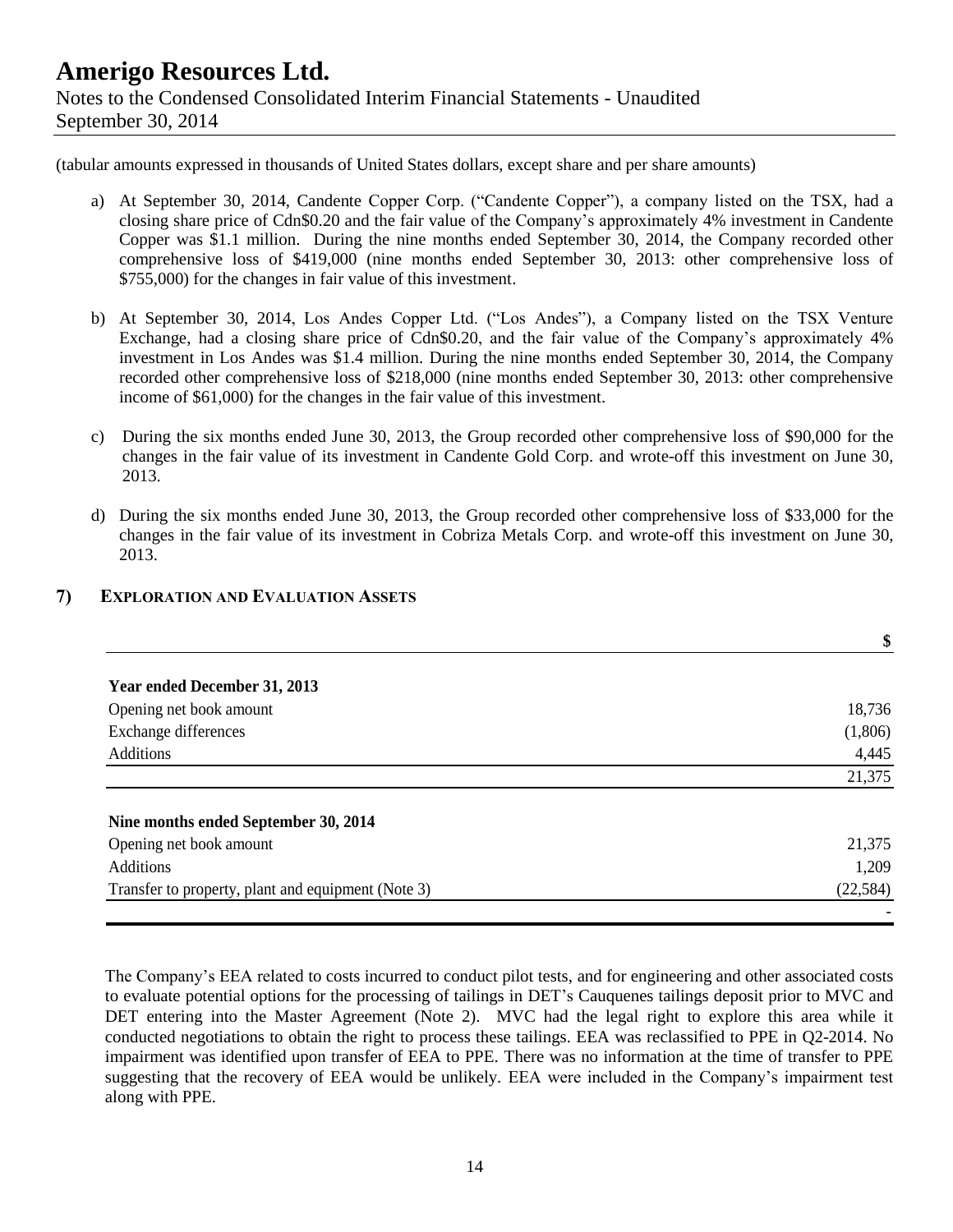Notes to the Condensed Consolidated Interim Financial Statements - Unaudited September 30, 2014

(tabular amounts expressed in thousands of United States dollars, except share and per share amounts)

### **8) PROPERTY, PLANT AND EQUIPMENT**

|                                           |                  | <b>Machinery</b> and |              |
|-------------------------------------------|------------------|----------------------|--------------|
|                                           | <b>Plant</b> and | <b>Equipment and</b> |              |
|                                           | infrastructure   | other assets         | <b>Total</b> |
|                                           | \$               | \$                   | \$           |
| Year ended December 31, 2013              |                  |                      |              |
| Opening net book amount                   | 109,553          | 28,784               | 138,337      |
| Exchange differences                      | (8, 859)         | (2,067)              | (10, 926)    |
| <b>Additions</b>                          | 4,839            | 1,050                | 5,889        |
| Disposals                                 |                  | (17)                 | (17)         |
| Impairment                                |                  | (668)                | (668)        |
| Transfer to other assets                  |                  | (74)                 | (74)         |
| Depreciation charge                       | (12, 616)        | (3, 324)             | (15,940)     |
| <b>Closing net book amount</b>            | 92,917           | 23,684               | 116,601      |
| <b>At December 31, 2013</b>               |                  |                      |              |
| Cost                                      | 167,892          | 50,549               | 218,441      |
| Accumulated depreciation                  | (74, 974)        | (26, 866)            | (101, 840)   |
| Net book amount                           | 92,918           | 23,683               | 116,601      |
|                                           |                  |                      |              |
| Nine months ended September 30, 2014      |                  |                      |              |
| Opening net book amount                   | 92,918           | 23,683               | 116,601      |
| Exchange differences                      |                  | (10)                 | (10)         |
| Elimination of ARO asset (Note 3)         | (2,213)          |                      | (2,213)      |
| Recognition of ARO credit to PPE (Note 3) | (5,233)          |                      | (5,233)      |
| Transfer from EEA (Notes 3 and 7)         | 22,584           |                      | 22,584       |
| Disposals                                 |                  | (128)                | (128)        |
| <b>Additions</b>                          | 4,657            | 713                  | 5,370        |
| Depreciation charge                       | (6,402)          | (2,358)              | (8,760)      |
| <b>Closing net book amount</b>            | 106,311          | 21,900               | 128,211      |
| At September 30, 2014                     |                  |                      |              |
| Cost                                      | 187,408          | 51,120               | 238,528      |
| Accumulated depreciation                  | (81,098)         | (29, 219)            | (110, 317)   |
| Net book amount                           | 106,310          | 21,901               | 128,211      |

An impairment charge of \$668,000 was booked in 2013 for obsolescence of specific assets.

Total interest of \$13,000 was capitalised in the nine months ended September 30, 2014 (2013: \$nil) and is included in property, plant and equipment at September 30, 2014.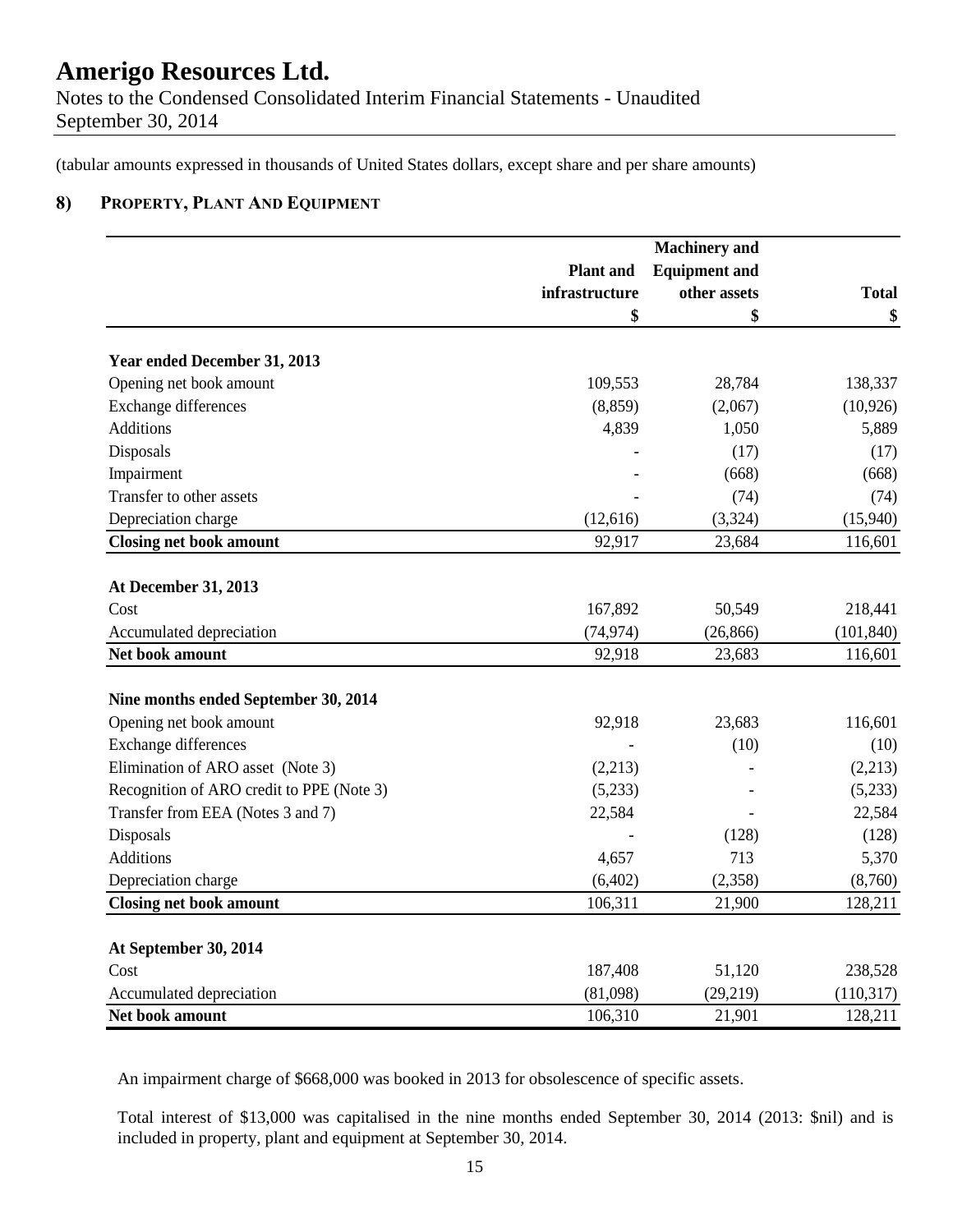(tabular amounts expressed in thousands of United States dollars, except share and per share amounts)

#### **9) INTANGIBLE ASSETS**

|                                     | $\boldsymbol{\$}$ |
|-------------------------------------|-------------------|
| Net book amount, December 31, 2012  | 7,402             |
| Exchange differences                | (560)             |
| Charged to earnings                 | (939)             |
|                                     |                   |
| Net book amount, December 31, 2013  | 5,903             |
| Charged to earnings                 | (461)             |
|                                     |                   |
| Net book amount, September 30, 2014 | 5,442             |

### **10) BORROWINGS**

- a) In December 2008, MVC obtained a \$5 million loan from a Chilean bank. In May 2009, the loan was converted into a CLP loan and in May 2010 it was restructured as a three year loan. MVC entered into an interest rate swap through which it fixed the rate of the loan to an annual rate of 9.96%. The loan was repaid in full and the interest rate swap was settled during the quarter ended June 30, 2013.
- b) In January 2012, Colihues Energia obtained from a Chilean bank a working capital loan of CLP 301 million (the equivalent of \$616,000 at the loan grant date) at an interest rate of 0.61% per month. This loan was repaid in full during the quarter ended June 30, 2013.
- c) In July 2011 MVC entered into an agreement with a Chilean bank to secure a revolving working capital line of credit for up to \$20 million or its equivalent in CLP (the "Line of Credit"). The Line of Credit had a term to July 4, 2014. No funds were drawn down on the Line of Credit.

#### **11) RELATED PARTY TRANSACTIONS**

a) Royalties to Related Parties

The Group holds its interest in MVC through Amerigo International Holdings Corp. ("Amerigo International").

Amerigo International is wholly-owned by the Company except for certain outstanding Class A shares which are owned indirectly by the Company's Chairman and Chief Executive Officer, an associate of the Chairman and Chief Executive Officer, a former director of the Company and an associate of that former director. The Class A shares were issued as part of a tax-efficient structure for the payment of the royalty (the "Royalty") granted in exchange for the transfer to the Company of an option to purchase MVC.

In accordance with the articles of Amerigo International, the holders of the Class A shares are not entitled to any dividend or to other participation in the profits of Amerigo International, except for a total royalty dividend, if declared by the directors of Amerigo International, in an amount equal to the amount of the Royalty.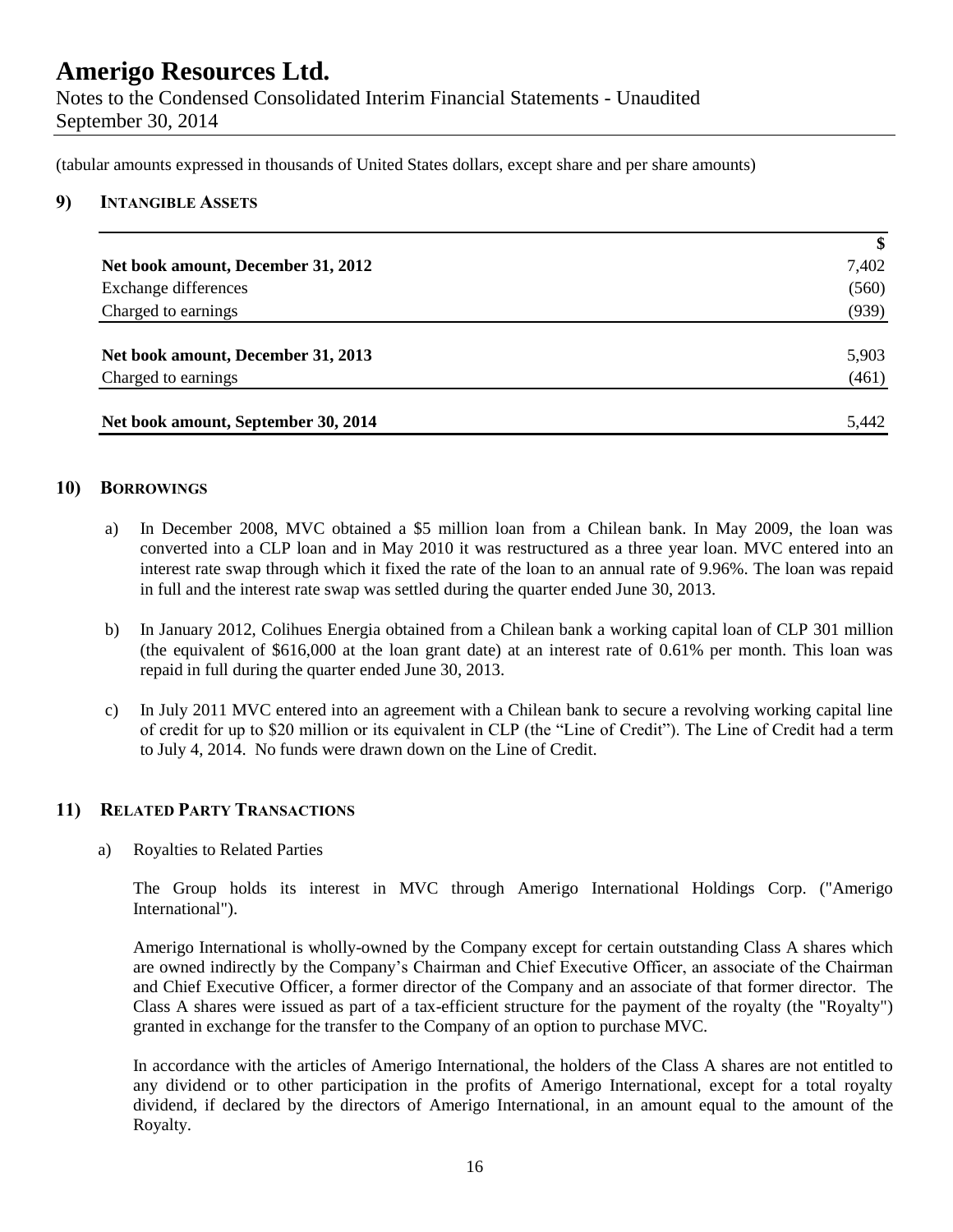(tabular amounts expressed in thousands of United States dollars, except share and per share amounts)

The Royalty is calculated as follows:

- \$0.01 for each pound of copper equivalent produced from El Teniente tailings by MVC or any successor entity to MVC if the price of copper is under \$0.80, or
- \$0.015 for each pound of copper equivalent produced from El Teniente tailings by MVC or any successor entity to MVC if the price of copper is \$0.80 or more.

The Royalty is a derivative financial instrument. This liability is measured at fair value, with changes in fair value recorded in profit for the period. The fair value of the liability at September 30, 2014 was \$11.9 million (December 31, 2013: \$4.9 million), with a current portion of \$842,000 (December 31, 2013: \$655,000) and a long-term portion of \$11 million (2013: \$4.2 million). In Q2-2014 the fair value of the derivative liability increased by \$8.1 million as a result of the increase in MVC's estimated future production from El Teniente tailings, following the contract extension with DET (Notes 2 and 3(d)).

The Royalty is paid as a royalty dividend on the Class A shares of Amerigo International. During the nine months ended September 30, 2014, royalties totalling \$452,000 were paid or accrued to the Amerigo International Class A shareholders (2013: \$536,000). At September 30, 2014, \$53,000 of this amount remained payable (December 31, 2013: \$52,000).

Royalties to related parties include the actual royalty dividends described above and a reduction in fair value of \$1.1 million (2013: reduction in fair value of \$767,000), for total royalty recovery of \$611,000 (2013: recovery of \$231,000).

b) Purchases of Goods and Services

The Company's related parties consist of companies owned by executive officers and directors, as follows:

|                                   | <b>Nature of Transactions</b> |
|-----------------------------------|-------------------------------|
| Zeitler Holdings Corp.            | Management                    |
| Michael J. Kuta Law Corporation   | Management                    |
| Delphis Financial Strategies Inc. | Management                    |

The Company incurred the following fees in connection with companies owned by executive officers and directors and in respect of salaries paid to an officer. Transactions have been measured at the exchange amount which is determined on a cost recovery basis.

|                              | Nine months |               |
|------------------------------|-------------|---------------|
|                              | ended       | ended         |
| September 30,                |             | September 30, |
|                              | 2014        | 2013          |
|                              |             | \$            |
| Salaries and management fees | 772         |               |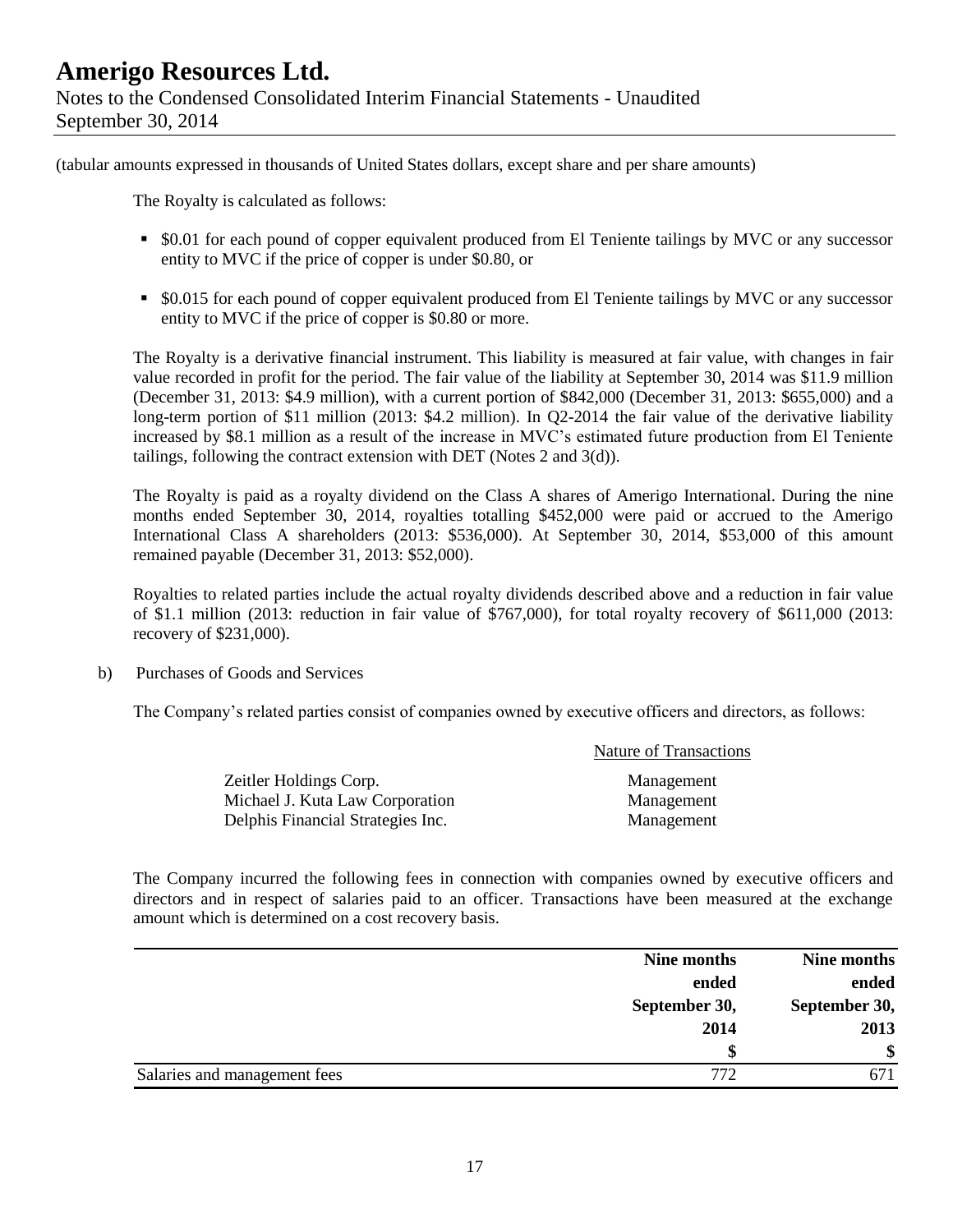(tabular amounts expressed in thousands of United States dollars, except share and per share amounts)

### c) Key Management Compensation

The remuneration of directors and other members of key management during the periods ended September 30, 2014 and 2013 were as follows:

|                                | Nine months   | Nine months   |
|--------------------------------|---------------|---------------|
|                                | ended         | ended         |
|                                | September 30, | September 30, |
|                                | 2014          | 2013          |
|                                | \$            | \$            |
| Management and directors' fees | 1,043         | 867           |
| Share-based payments           | 542           | 52            |
|                                | 1,585         | 919           |

Share-based payments are the fair value of options vested to key management personnel.

### **12) EQUITY**

### a) Share Capital

Authorised share capital consists of an unlimited number of common shares without par value.

#### b) Share Options

A total of 3,500,000 options have been granted in 2014, with a weighted average fair value estimated at Cdn\$0.19 per option at the grant date based on the Black-Scholes option-pricing model using the following assumptions:

|                                 | 2014   | 2013 |
|---------------------------------|--------|------|
|                                 | Φ      | \$   |
| Weighted average share price    | 0.44   |      |
| Weighted average exercise price | 0.44   |      |
| Dividend yield                  | 0%     |      |
| Risk free interest rate         | 1.59%  |      |
| Pre-vest forfeiture rate        | 0%     |      |
| Expected life (years)           | 4.73   |      |
| Expected volatility             | 49.20% |      |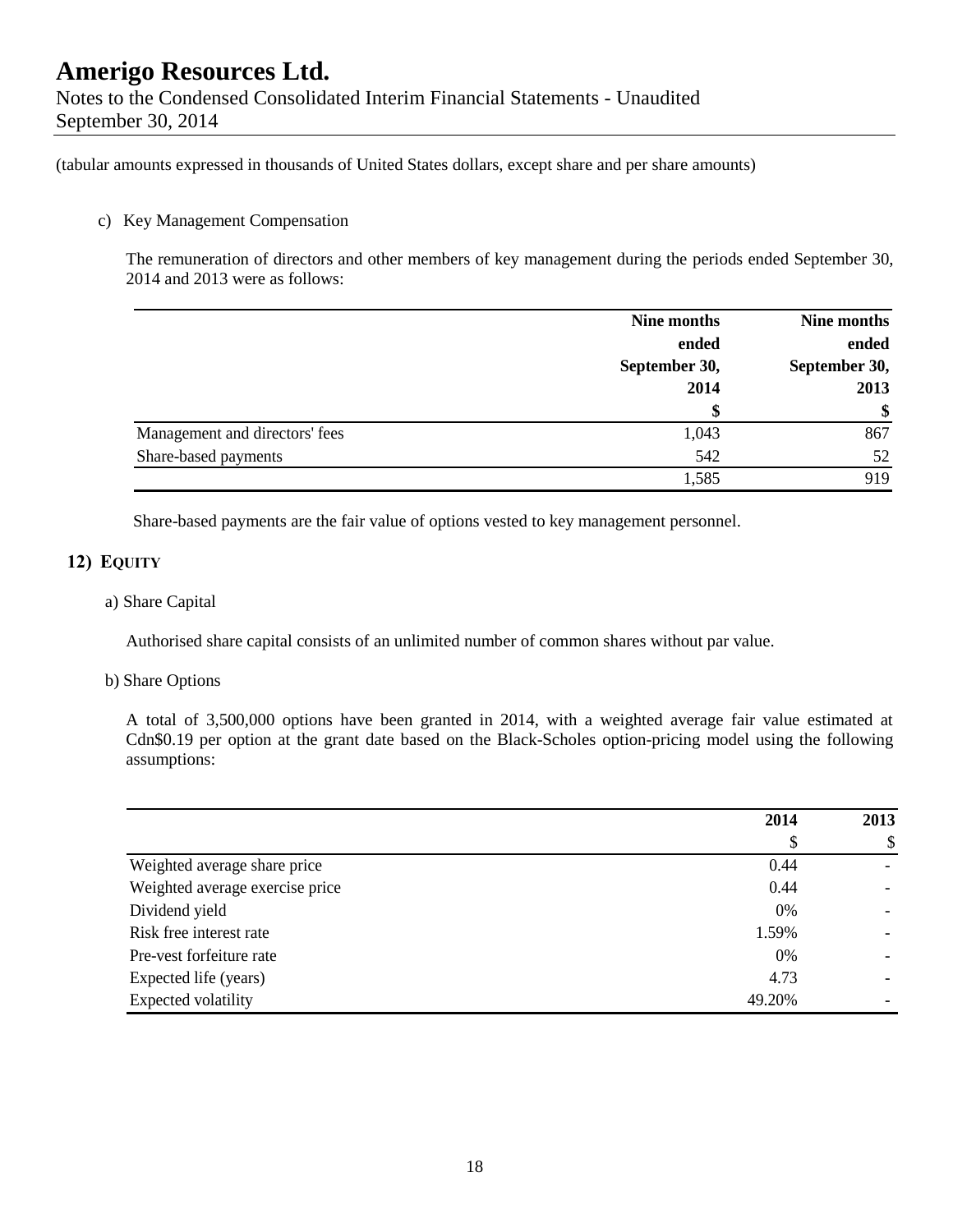Notes to the Condensed Consolidated Interim Financial Statements - Unaudited September 30, 2014

(tabular amounts expressed in thousands of United States dollars, except share and per share amounts)

Outstanding share options:

|                        |              | September 30, 2014 |              | December 31, 2013 |  |
|------------------------|--------------|--------------------|--------------|-------------------|--|
|                        |              | Weighted           |              | Weighted          |  |
|                        |              | average            |              | average           |  |
|                        |              | exercise           |              | exercise          |  |
|                        | <b>Share</b> | price              | <b>Share</b> | price             |  |
|                        | options      | Cdn\$              | options      | Cdn\$             |  |
| At start of the period | 11,265,000   | 0.84               | 12,300,000   | 0.95              |  |
| Exercised              | (900,000)    | 0.31               |              |                   |  |
| Expired                |              |                    | (1,035,000)  | 2.13              |  |
| Granted                | 3,500,000    | 0.44               |              |                   |  |
| At end of the period   | 13,865,000   | 0.77               | 11,265,000   | 0.84              |  |
| Vested and exercisable | 12,990,000   | 0.80               | 11,265,000   | 0.84              |  |

Information relating to share options outstanding at September 30, 2014 is as follows:

| Outstanding<br>share options | <b>Vested share</b>    | options Price range<br>$Cdn$ \$ | Weighted<br>average<br>exercise price<br><sub>on</sub><br>outstanding<br>options<br>$Cdn$ \$ | Weighted<br>average<br>exercise price<br>on vested<br>options<br>$Cdn$ \$ | Weighted<br>Average<br>remaining<br>life<br>of<br>outstanding<br>options<br>(years) |
|------------------------------|------------------------|---------------------------------|----------------------------------------------------------------------------------------------|---------------------------------------------------------------------------|-------------------------------------------------------------------------------------|
| 3,500,000                    | 2,625,000              | $0.44 - 0.48$                   | 0.44                                                                                         | 0.44                                                                      | 4.61                                                                                |
| 3,965,000<br>3,200,000       | 3,965,000<br>3,200,000 | $0.49 - 0.74$<br>$0.75 - 0.95$  | 0.67<br>0.77                                                                                 | 0.67<br>0.77                                                              | 0.81<br>2.43                                                                        |
| 600,000                      | 600,000                | $0.96 - 1.22$                   | 1.12                                                                                         | 1.12                                                                      | 1.61                                                                                |
| 2,600,000                    | 2,600,000              | 1.23-1.32                       | 1.32                                                                                         | 1.32                                                                      | 1.42                                                                                |
| 13,865,000                   | 12,990,000             |                                 | 0.77                                                                                         | 0.82                                                                      | 2.30                                                                                |

The weighted average remaining life of vested options at September 30, 2014 was 2.14 years.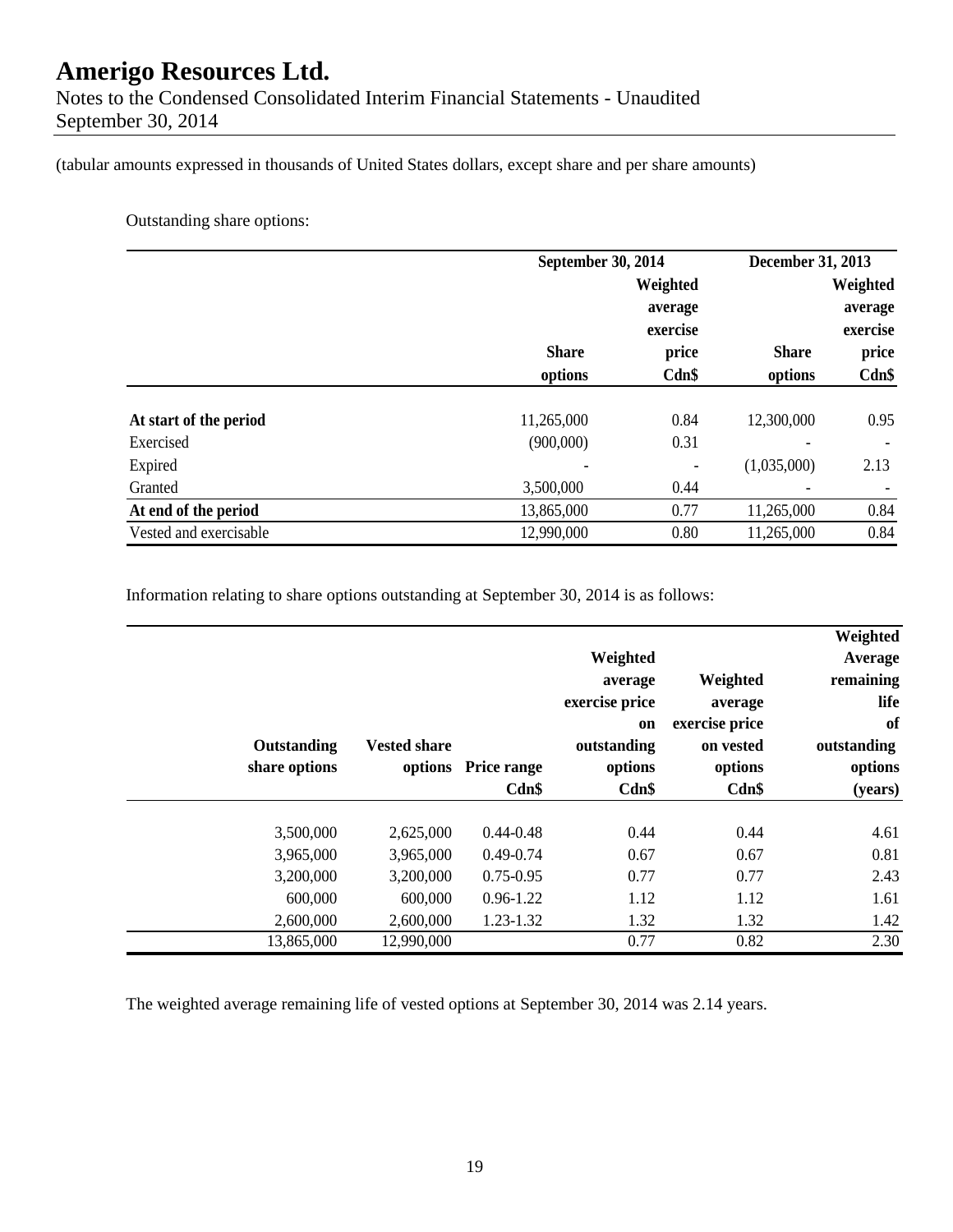(tabular amounts expressed in thousands of United States dollars, except share and per share amounts)

Further information about share options is as follows:

|                               | ended            | ended         |
|-------------------------------|------------------|---------------|
|                               | <b>September</b> | September 30, |
|                               | 2014             | 2013          |
|                               |                  |               |
| Total compensation recognized | 542              | 50            |

### c) (Loss) earnings per Share

i) Basic

Basic (loss) earnings per share is calculated by dividing the (loss) profit attributable to equity owners of the Company by the weighted average number of shares in issue during the period excluding shares purchased by the Company and held as treasury shares.

|                                   | <b>Three Months</b><br>ended<br>September 30,<br>2014 | <b>Three Months</b><br>ended<br>2013 | <b>Nine Months</b><br>ended<br>September 30, September 30,<br>2014 | <b>Nine Months</b><br>ended<br>September 30,<br>2013 |
|-----------------------------------|-------------------------------------------------------|--------------------------------------|--------------------------------------------------------------------|------------------------------------------------------|
|                                   |                                                       |                                      |                                                                    | \$                                                   |
| (Loss) profit for the period      | (3,725)                                               | 1.039                                | (12, 404)                                                          | 3,440                                                |
| Weighted average number of shares | 173,652,844                                           | 172,290,344                          | 173,094,611                                                        | 172,290,344                                          |
| Basic (loss) earnings per share   | (0.02)                                                | 0.01                                 | (0.07)                                                             | 0.02                                                 |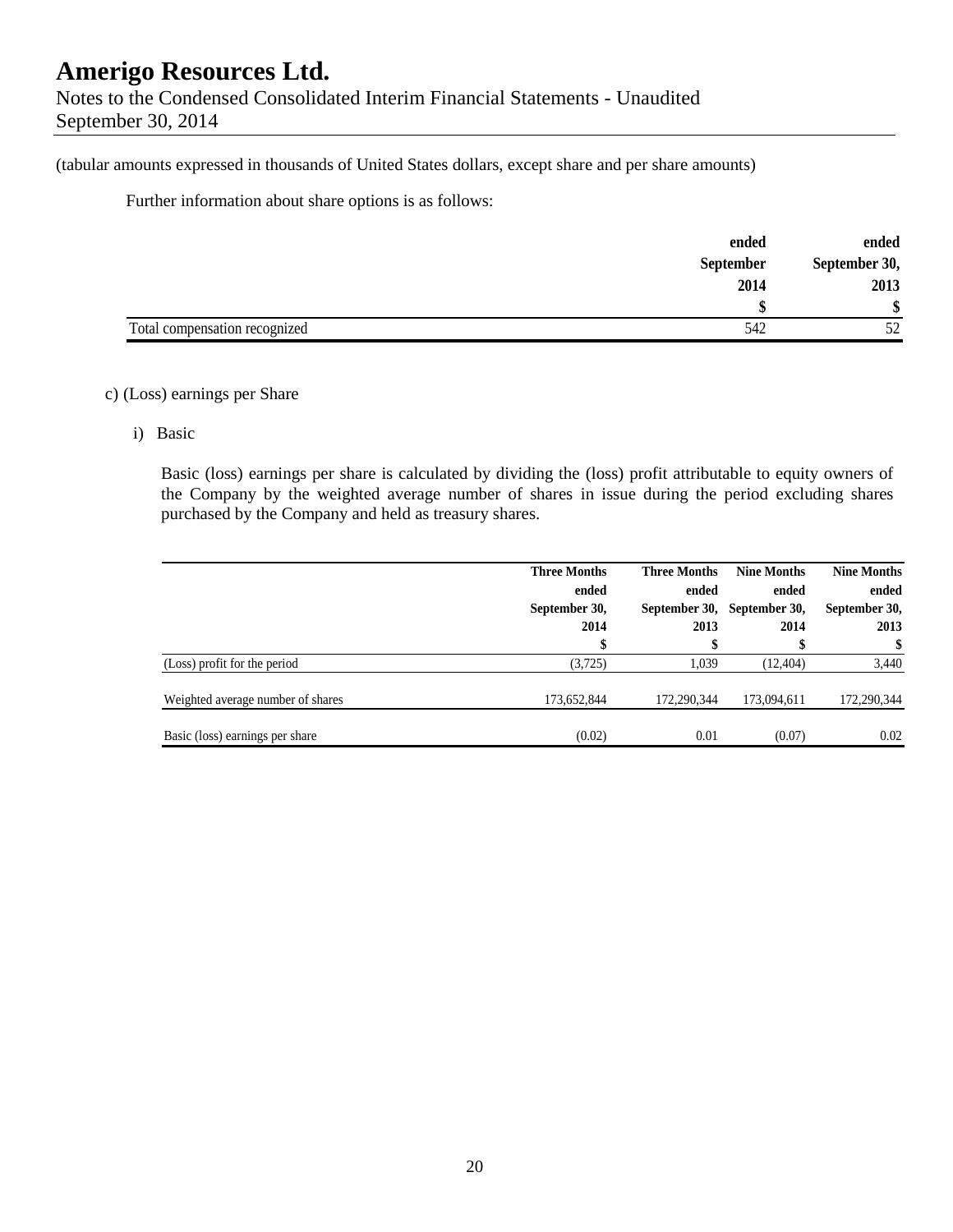(tabular amounts expressed in thousands of United States dollars, except share and per share amounts)

ii) Diluted

Diluted (loss) earnings per share are calculated by adjusting the weighted average number of shares outstanding to assume conversion of all potentially dilutive shares. Potentially dilutive shares relate to the exercise of outstanding share purchase options.

|                                                                                        | Three months<br>ended | Three months<br>ended | <b>Nine Months</b><br>ended | <b>Nine Months</b><br>ended |
|----------------------------------------------------------------------------------------|-----------------------|-----------------------|-----------------------------|-----------------------------|
|                                                                                        | September 30,         | September 30,         | September 30,               | September 30,               |
|                                                                                        | 2014                  | 2013                  | 2014                        | 2013                        |
|                                                                                        | \$                    | \$                    | \$                          | \$                          |
| (Loss) profit for the period                                                           | (3,725)               | 1,039                 | (12, 404)                   | 3,440                       |
| Weighted average number of ordinary shares in issue.<br>Effect of dilutive securities: | 173,652,844           | 172,290,344           | 173,094,611                 | 172,290,344                 |
| Share options                                                                          |                       | 664,286               |                             | 203,704                     |
| Weighted average diluted shares outstanding                                            | 173,652,844           | 172,954,630           | 173,094,611                 | 172,494,048                 |
| Diluted (loss) earnings per share                                                      | (0.02)                | 0.01                  | (0.07)                      | 0.02                        |

#### **13) SEGMENT INFORMATION**

Operating segments are based on the reports reviewed by the board of directors that are used to make strategic decisions. The Company has one operating segment, the production of copper concentrates with the production of molybdenum concentrates as a by-product.

The geographic distribution of non-current assets is as follows:

|        |               | Property, plant and equipment |               | Other        |
|--------|---------------|-------------------------------|---------------|--------------|
|        | September 30, | December 31,                  | September 30, | December 31, |
|        | 2014          | 2013                          | 2014          | 2013         |
| Chile  | 127,995       | 116,344                       | 6,526         | 28,318       |
| Canada | 216           | 257                           | ٠             |              |
|        | 128,211       | 116,601                       | 6.526         | 28,318       |

All of the Group's revenue originates in Chile.

In the nine months ended September 30, 2014, the Group's sales to one customer represented 95% of reported revenue (2013: 94%).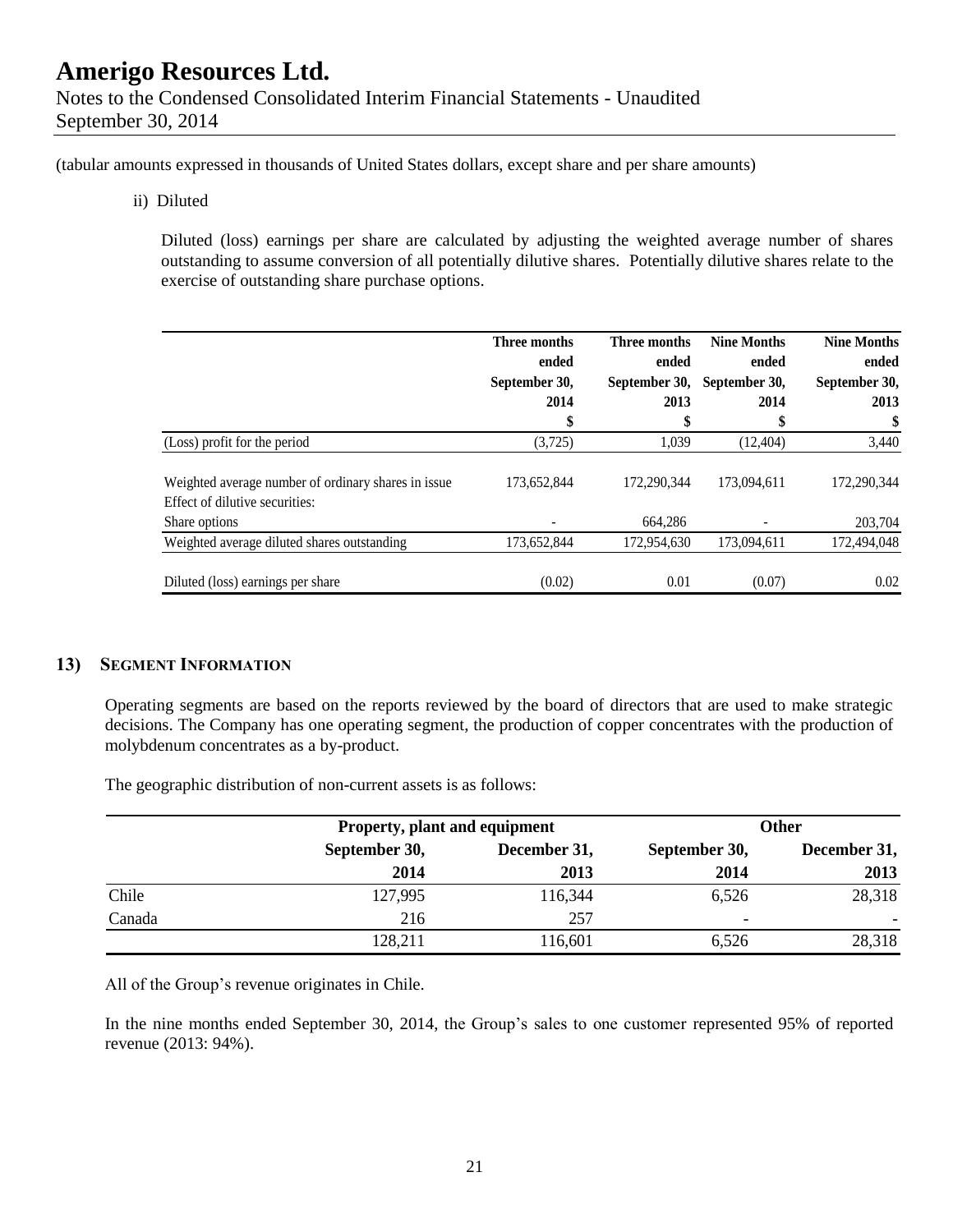Notes to the Condensed Consolidated Interim Financial Statements - Unaudited September 30, 2014

(tabular amounts expressed in thousands of United States dollars, except share and per share amounts)

### **14) EXPENSES BY NATURE**

Cost of sales consists of the following:

|                               | Three months  | Three months  | Nine months   | Nine months   |
|-------------------------------|---------------|---------------|---------------|---------------|
|                               | ended         | ended         | ended         | ended         |
|                               | September 30, | September 30, | September 30, | September 30, |
|                               | 2014          | 2013          | 2014          | 2013          |
|                               | \$            | \$            | \$            | \$            |
| Production costs              | 17,471        | 17,307        | 52,037        | 56,506        |
| El Teniente royalty           | 6,315         | 7,258         | 18,986        | 25,275        |
| Depreciation and amortization | 1,814         | 4,143         | 9,221         | 12,766        |
| Administration                | 1,083         | 1,117         | 3,571         | 3,696         |
| Transportation                | 344           | 377           | 1,045         | 1,199         |
|                               | 27,027        | 30,202        | 84,860        | 99,442        |

General and administration (gains) expenses consist of the following:

|                                            | Three months<br>ended<br>September 30,<br>2014 | Three months<br>ended<br>September 30,<br>2013 | Nine months<br>ended<br>September 30,<br>2014 | Nine months<br>ended<br>September 30,<br>2013<br>\$ |
|--------------------------------------------|------------------------------------------------|------------------------------------------------|-----------------------------------------------|-----------------------------------------------------|
|                                            |                                                |                                                |                                               |                                                     |
|                                            |                                                |                                                |                                               |                                                     |
|                                            |                                                |                                                |                                               |                                                     |
|                                            |                                                |                                                |                                               |                                                     |
| Office and general expenses                | 316                                            | 312                                            | 899                                           | 904                                                 |
| Salaries, management and professional fees | 488                                            | 440                                            | 1,477                                         | 1,233                                               |
| Share-based payment compensation           | 155                                            |                                                | 542                                           | 52                                                  |
| Bad debt recovery                          |                                                |                                                |                                               | (52)                                                |
| Royalties to related parties               | (974)                                          | (32)                                           | (611)                                         | (231)                                               |
|                                            | (15)                                           | 720                                            | 2,307                                         | 1,906                                               |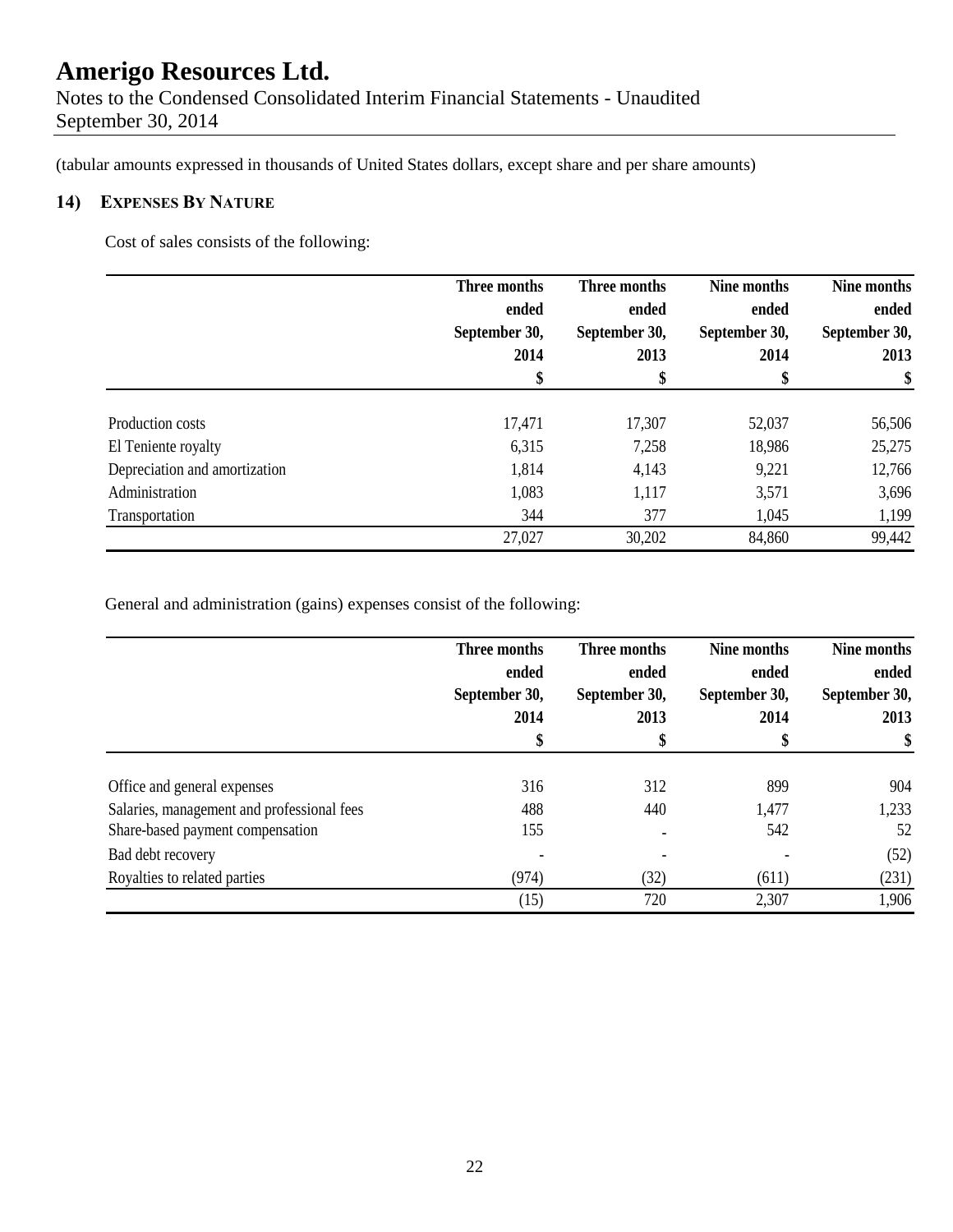(tabular amounts expressed in thousands of United States dollars, except share and per share amounts)

Other (gains) expenses consist of the following:

|                                 | Three months  | Three months | Nine months   | Nine months |
|---------------------------------|---------------|--------------|---------------|-------------|
|                                 | ended         | ended        | ended         | ended       |
|                                 | September 30, | September,   | September 30, | September,  |
|                                 | 2014          | 2013         | 2014          | 2013        |
|                                 |               |              | D             | \$          |
| Foreign exchange expense (gain) | 34            | (397)        | (482)         | 508         |
| Other gains                     | (133)         | (90)         | (259)         | (302)       |
|                                 | (99)          | (487)        | (741)         | 206         |

Finance expense consists of the following:

|                                            | Three months  | Three months  | Nine months   | Nine months   |
|--------------------------------------------|---------------|---------------|---------------|---------------|
|                                            | ended         | ended         | ended         | ended         |
|                                            | September 30, | September 30, | September 30, | September 30, |
|                                            | 2014          | 2013          | 2014          | 2013          |
|                                            | \$            |               | \$            | \$            |
|                                            |               |               |               |               |
| Interest (recoveries) charges              | (25)          | 73            | 93            | 302           |
| Interest rate swap-change in fair value    |               |               |               | (116)         |
| Asset retirement obligation accretion cost |               | 93            | 126           | 279           |
|                                            | (25)          | 166           | 219           | 465           |